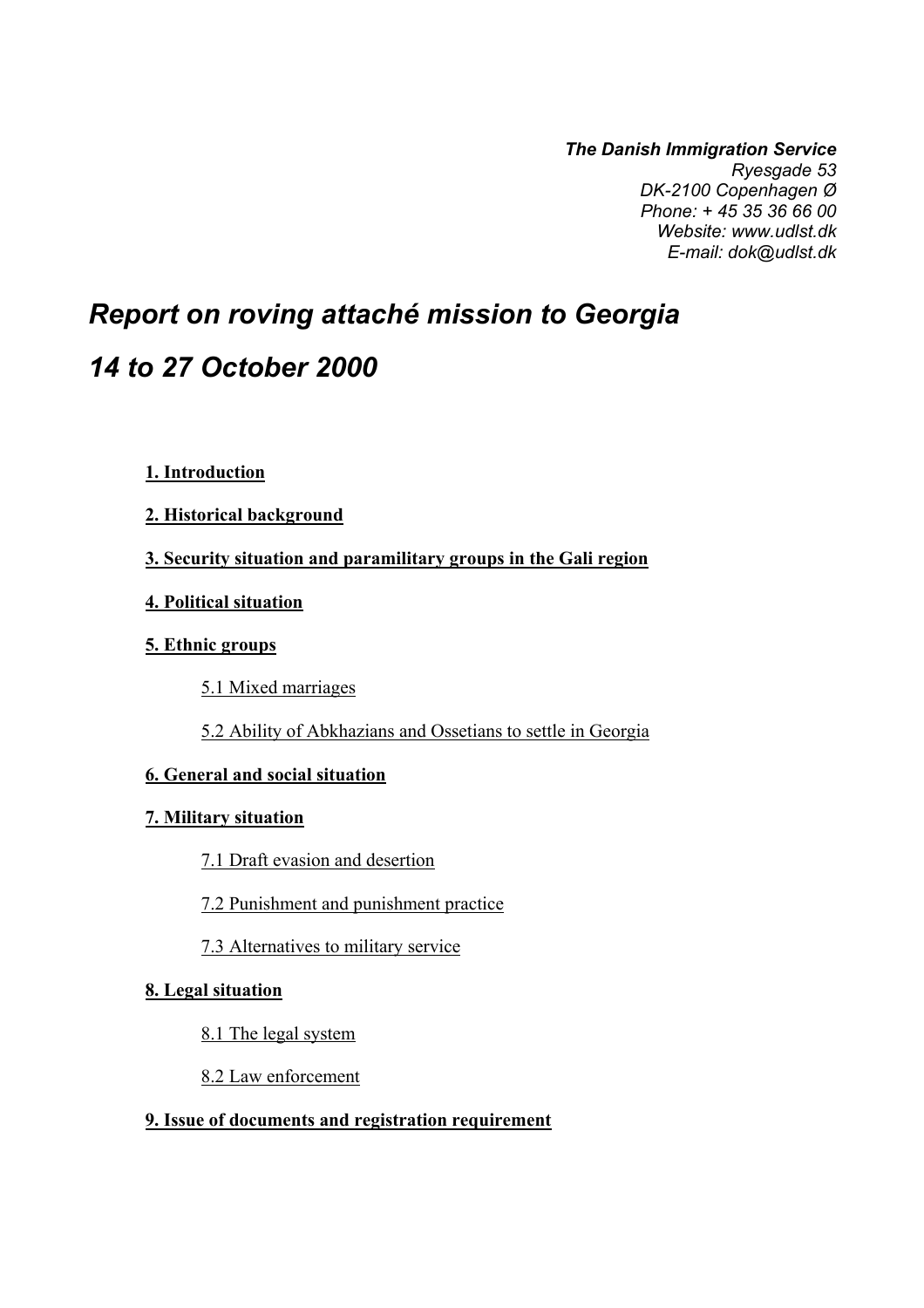## **10. Migration and conditions for entry and departure**

## **11. Abkhazia**

- 11.1 General
- 11.2 General security situation
- 11.3 Repatriation of internally displaced persons
- 11.4 Social situation
- 11.5 Ethnic situation
- 11.6 Legal situation
- 11.7 Military situation
- 11.8 Documents, and conditions for entry and departure

#### **12. South Ossetia**

- 12.1 General
- 12.2 General security situation
- 12.3 Repatriation of internally displaced persons and refugees
- 12.4 Legal situation
- 12.5 Military situation
- 12.6 Documents, and conditions for entry and departure

#### **13. List of organisations and persons consulted**

Tbilisi

South-Ossetia, Tskhinvali

Abkhazia, Sukhumi

#### **14. Annexes**

Annex 1. Map of Georgia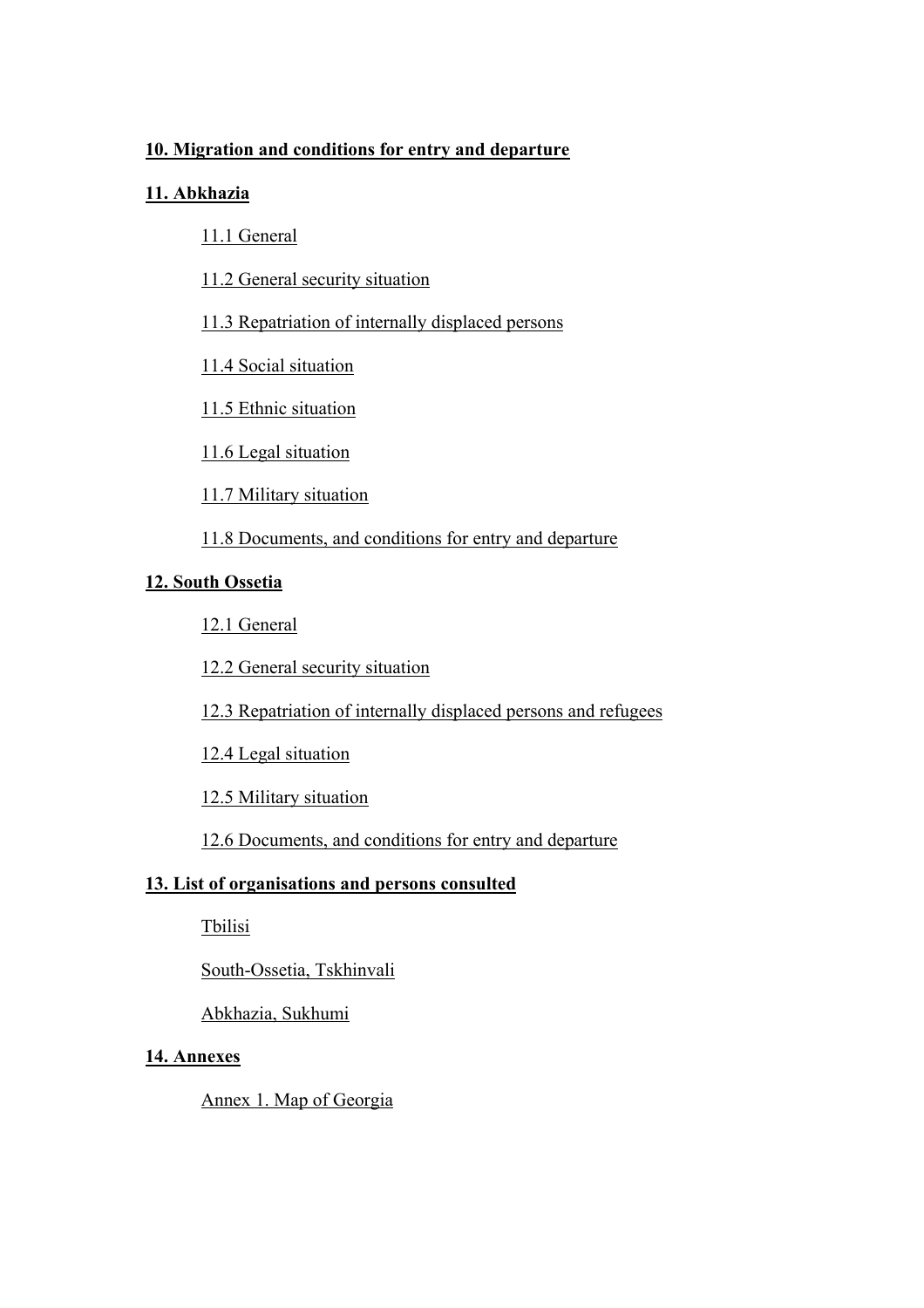Annex 2. Map of the Gali region

Annex 3. Leader from The Georgian Times, 18 October 2000

Annex 4. Extract from legal provisions on punishments for draft evasion and desertion

Annex 5. Law on the fulfilment of the conscription requirement

Annex 6. Extract from Annual Report.

Annex 7. Extract from the report:

## **1. Introduction**

The Danish Immigration Service undertook a roving attaché mission to Georgia from 14 to 27 October 2000. The delegation collected information relating to the following terms of reference:

In a roving attaché mission to Georgia, the delegation was to collect information from the relevant authorities, international and national human rights organisations, lawyers, etc. in Georgia, with the aim of updating the report from the fact-finding mission to Georgia in November 1998, and updating information on conscription. The delegation was to look into the following.

#### **The general security situation**

#### **Political situation:**

- Party structure, including legal and any illegal parties

- o Zviadist parties, their activities and legal status
- o Registration requirements, and standing for election

#### **Paramilitary groups:**

- o The groups, their ethnic and political affiliation
- o Activities
- o The ability and willingness of the authorities to protect the civilian population against attacks by paramilitary groups
- o Situation for former members of the Mkhedrioni

#### **Ethnic groups:**

o General human rights situation and in particular the situation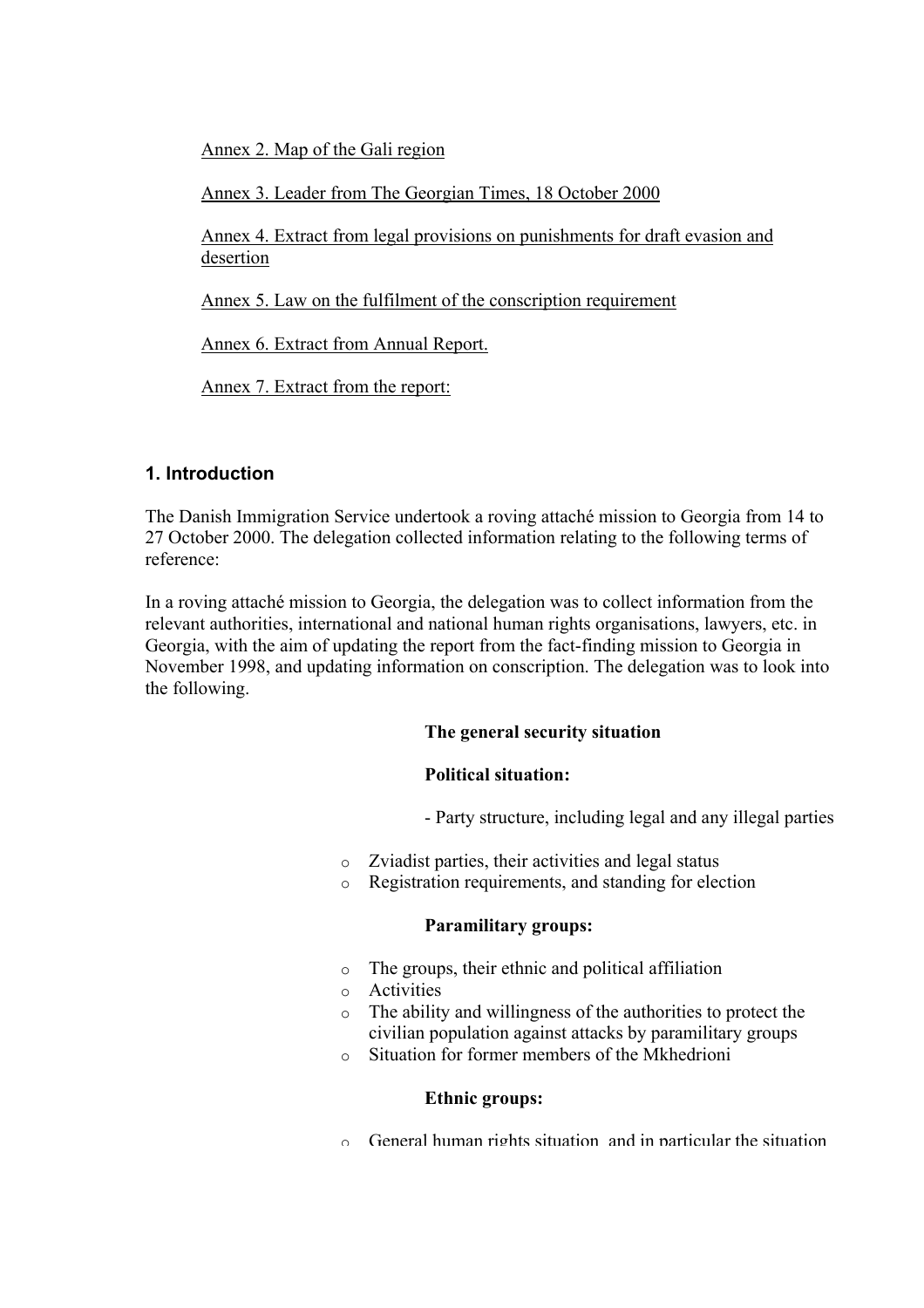for

- o Ossetians, Abkhazians, Mingrelians and Meskhetians
- o Ability of Ossetians and Abkhazians to settle in the areas controlled by the authorities.

#### **Conscription:**

- o Conscription, including professional soldiers
- o Punishment provisions for evasion and desertion, including for professionals
- o Punishment practice for evasion and desertion, including for professionals
- o Possible alternative to military service

#### **Legal situation**

- o Legal system
- o Law enforcement

#### **Issue of documents and registration requirements**

**Conditions for entry and departure**, including entry permits for refused asylum applicants.

The delegation held meetings with embassies, international and national organisations and authorities in Tbilisi, in Tskhinvali in South Ossetia, and in Sukhumi in Abkhazia - see the list of organisations and persons consulted in section 13.0. The list contains a general description of the national NGOs consulted.

Two western embassies and one international source asked to be quoted anonymously, and two international sources asked to be quoted anonymously on particular issues. Interpreters were used only for a few meetings.

References in the report to Georgia, Abkhazia and South Ossetia, as opposed to "areas controlled by the authorities" and "areas not controlled by the authorities", are entirely for the sake of readability.

In the report names and place names have not been standardised, and may differ depending on the transliteration system used, e.g. Yezidi may sometimes be transliterated as Ezidi.

#### **2. Historical background**

In April 1991, as part of the disintegration of the Soviet Union, the Supreme Soviet of the Georgian Republic declared Georgia to be an independent and sovereign State. Georgia was thereby one of the first of the Soviet Republics to declare independence. In May of the same year, the former dissident **Zviad Gamsakhurdia** was elected President. However, he was overthrown in January 1992 as he was accused of being nationalistic and running an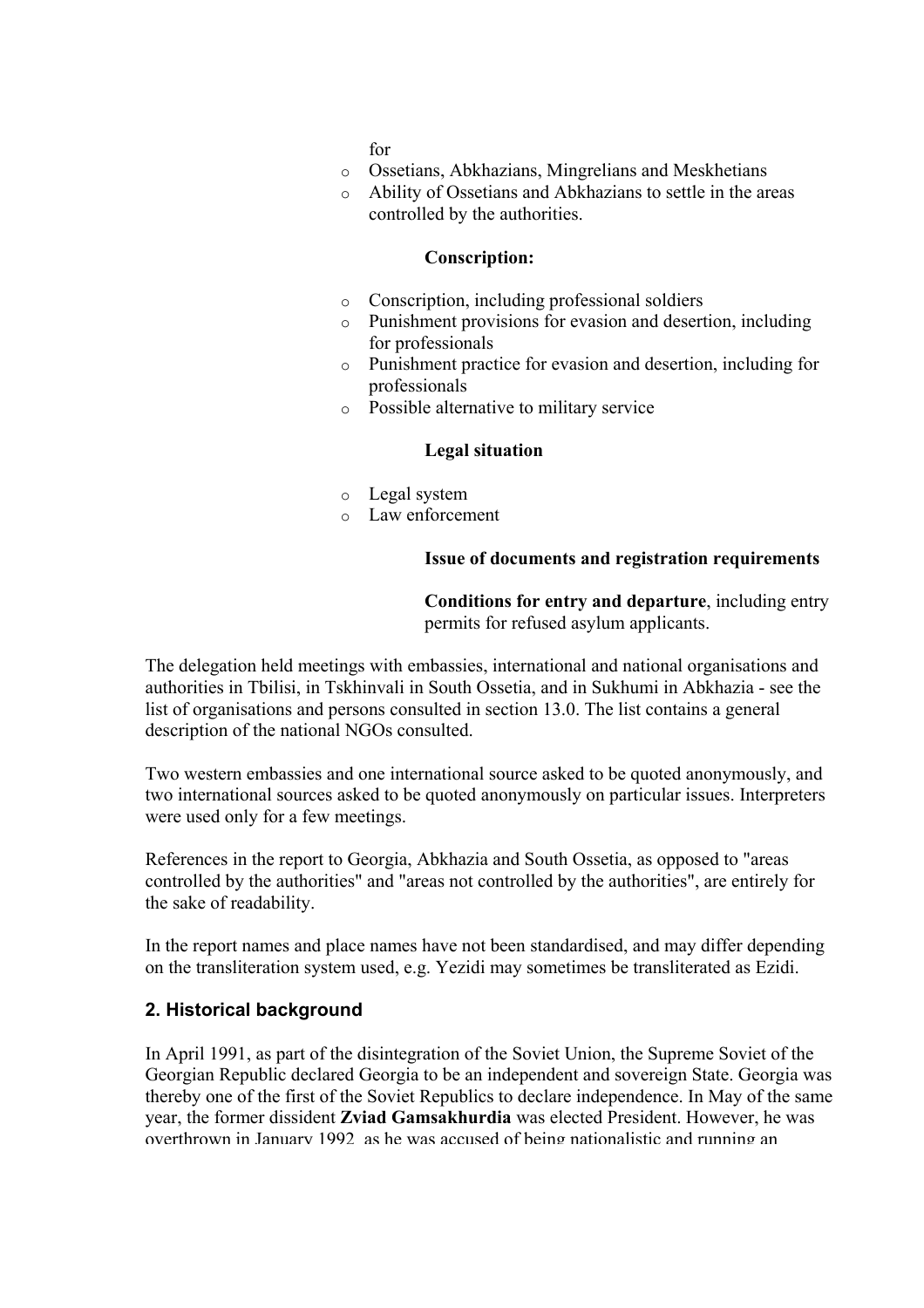authoritarian regime. Until **Eduard Shervardnadze**, who had been the Foreign Minister of the Soviet Union, became Chairman of the Georgian State Council on 10 March 1992, the country was governed by a Military Council under Tengiz Kitovani, the leader of the National Guard, and Jaba Ioseliani, the leader of the Mkhedrioni paramilitary organisation, who had both been behind the overthrow of Gamsakhurdia. In October 1992 Shevardnadze was elected as Chairman of the Supreme Soviet in direct elections; he was elected as President of Georgia in 1995 and reelected in 1999.

Before that, unrest had broken out in **South Ossetia** in 1989, which escalated into armed conflict in 1990. The background to the conflict was South Ossetia's demands for the status of an autonomous republic, which led in September 1990 to South Ossetia's Supreme Soviet declaring the region an Autonomous Soviet Republic and therefore independent of Georgia. The conflict lasted until July 1992, when Russia, Georgia, and North and South Ossetia concluded a ceasefire, with agreements on the stationing of a Russian-led peacekeeping force. The peacekeeping force consists of Russian, Georgian and Ossetian troops. In 1995 a peace agreement was concluded, and in May 1996 South Ossetia and Georgia made a mutual confidence and security agreement. At negotiations in March 1997 the territorial integrity of Georgia was confirmed, and South Ossetia was granted a degree of selfgovernment within Georgia. However, a final agreement on the status of South Ossetia has not yet been concluded.

The overthrow of Zviad Gamsakhurdia in January 1992 led to widespread demonstrations and unrest by his supporters, the **Zviadists**. This unrest was partly connected with **Abkhazia's** demand for independence. Following Gamsakhurdia's overthrow, the Zviadists had held widespread demonstrations in Sukhumi, the capital of Abkhazia. Several highranking Georgian politicians and officials had been kidnapped, and communications systems and railways had been sabotaged. When the Georgian authorities sent 3000 members of the National Guard, under the leadership of Tengiz Kitovani, into Abkhazia to free the kidnapped officials, the troops also occupied Abkhazia's Supreme Soviet, which in July of the same year had reintroduced the 1925 Constitution under which Abkhazia was independent of Georgia. The situation developed into a civil war with the Abkhazians and the Zviadists.

The conflict with Abkhazia ended in September 1993, after Abkhazian forces had reconquered Abkhazia as far as the areas around the Inguri River, which forms a natural frontier with Georgia to the south. The Abkhazian and Georgian parties did not sign a ceasefire agreement until May 1994. However, the ceasefire has been broken several times, such as in July 1997 in the Kodori Gorge, which is a Georgian-controlled enclave in Abkhazia inhabited by ethnic Svans; and in May 1998, when fighting broke out in the Gali region, in the security zone on the border between Abkhazia and Georgia (see Annexes 1 and 2). Bilateral and multilateral negotiations have not yet led to a peace agreement and thus any conclusion on the future status of Abkhazia .

The armed conflict with the **Zviadists** did not end until December 1993. In September 1993 Gamsakhurdia and troops loyal to him launched an offensive to the west of Samtredia, and in October 1993 they took over the harbour town of Poti, which was rapidly recovered by Georgian troops later the same month. In November Gamsakhurdia and his supporters fled to Abkhazia after their headquarters in the town of Zugdidi had been conquered by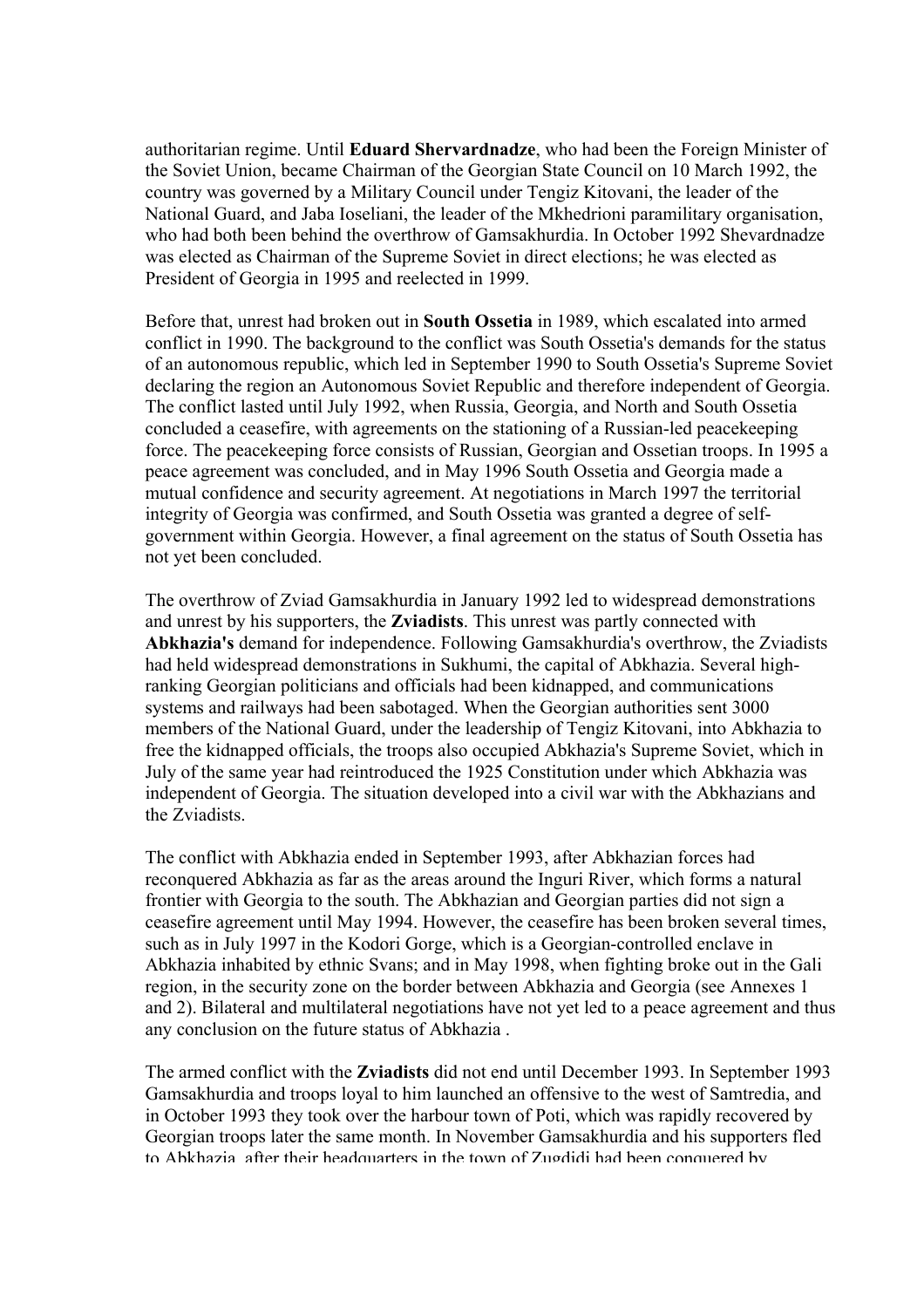Georgian troops, and on 31 December Gamsakhurdia committed suicide. Although the Zviadists had been militarily defeated, they continued long into the 1990s to oppose the Shevardnadze government, and to be a domestically destabilising factor. In February 1998, Zviadists were accused of attempting to assassinate Shevardnadze, and in October 1998 the military forces in the town of Senaki mutinied under the leadership of Akaki Eliava, a Zviadist who had previously been granted an amnesty .

Up to the end of the 1990s, a series of high profile Zviadists were arrested and sentenced to long terms of imprisonment. On several occasions in recent years, most recently in September 2000, **amnesties** have been granted amongst others to Zviadists and members of the former paramilitary organisation Mkhedrioni. In the spring of 1999 several of the imprisoned Zviadists went on hunger strike. This led to parliament establishing two commissions, of which the first drew up a resolution which was adopted by the parliament on 24 April 2000. The resolution is called *On the liquidation of the Consequences of the Events of 1991-1992*, and in it the overthrow of the legally elected Gamsakhurdia is condemned. The other commission, *the Commission for National Reconciliation* , drew up a list of 279 persons, including a large number of Zviadists, who were granted an amnesty in June 2000. On 27 September a further 11 Zviadists were pardoned by Shevardnadze. According to the OSCE approximately 20 Zviadists are still in prison; the UNHCR believes these are all Zviadists who have committed serious crimes such as murder. The UNHCR added that Zviadists are held in the same conditions as other prisoners. Some of the Zviadists who have been granted amnesties now hold senior positions in Georgian society.

## **3. Security situation and paramilitary groups in the Gali region**

According to UNOMIG (the UN Observer Mission Georgia) in Tbilisi, the situation is generally stable compared with the earlier armed conflict. The peace-keeping forces meet weekly to discuss incidents and infringements of the peace agreement, and regular highlevel meetings take place between UNOMIG in Tbilisi and the OSCE (Organisation for Security and Cooperation in Europe).

In the Gali region (see map in Annex 2) there are a large number of internally displaced persons from Abkhazia. These are mainly ethnic Mingrelians, who with the Svans, the Laz and the Georgians make up an ethnic group referred to as *Kartvelian* (NB Georgia is often called Sakartvelo). Mingrelians and Svans are both originally from western Georgia and Abkhazia and speak their own languages. The Georgian enclave in the Kodori Gorge in Abkhazia is inhabited by ethnic Svans. A large number of the inhabitants, including the internally displaced Mingrelians, are politically Zviadist. However, they are not organised into parties, but are Zviadists in the sense that they are in opposition to the central government in Tbilisi. According to the Caucasian Institute of Peace, Democracy and Development (CIPDD), they do not have any formal links with the Zviadist parties in Tbilisi.

A number of paramilitary groups operate in the area. The best known are *Forest Brothers* and *White Legions*, which are both based in the town of Zugdidi. The groups do not wear uniform or any outward sign of identification. According to UNOMIG in Tbilisi, CIPPD and the OSCE the former paramilitary organisation *Mkhedrioni* is no longer militarily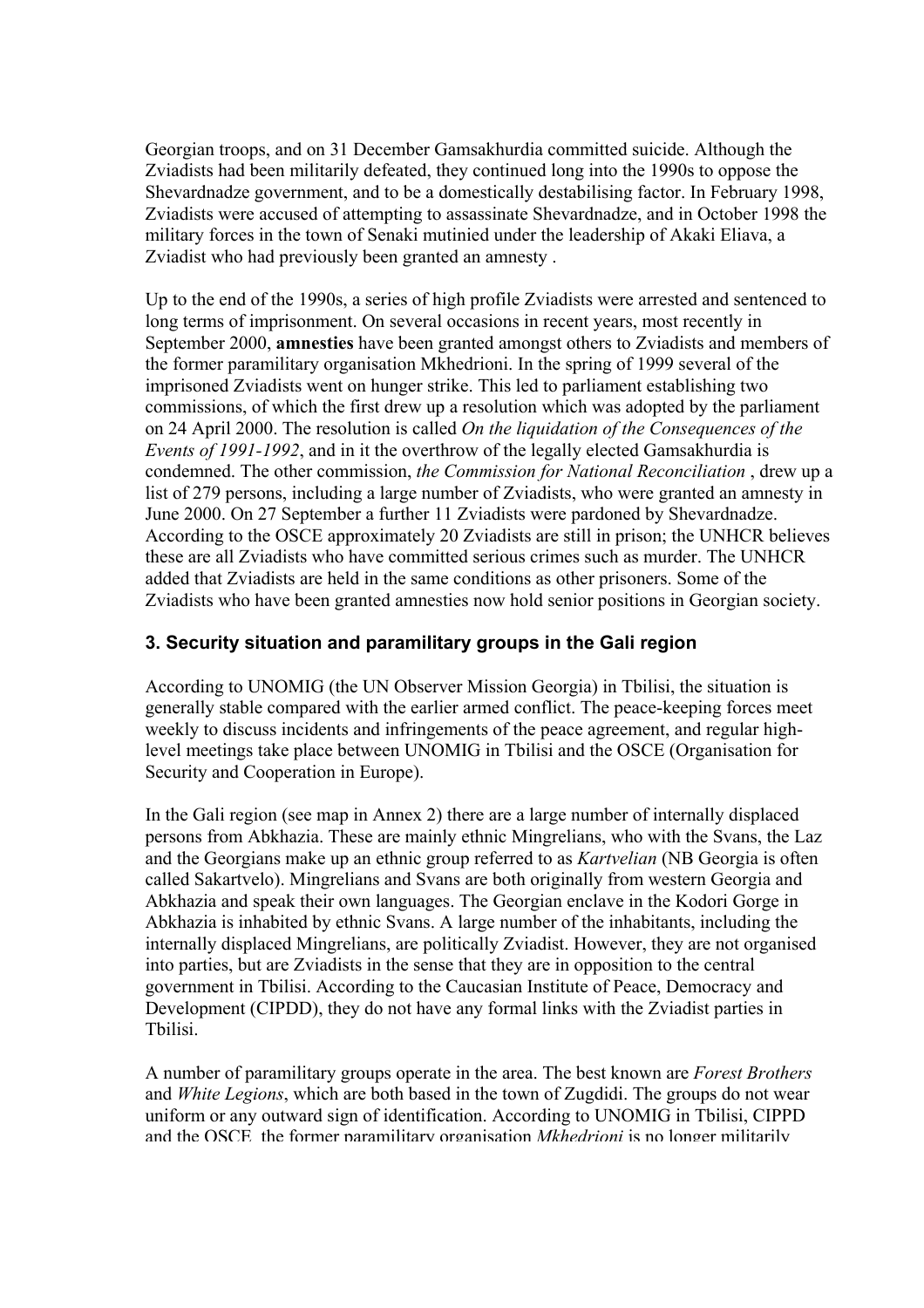active. Nowadays the organisation is a political movement; according to the Georgian Young Lawyers' Association it was registered in mid-1998. The Parliament Committee on Defence and Security said that the Mkhedrioni had been finally banned as a paramilitary organisation in 1995, and that its members had carried out criminal activities, but that it also had many patriotic members. The leader of the Mkhedrioni, Djaba Ioseliana, who is now 72 years old, was released under the amnesty in April 2000 . According to the Georgian press he has plans to found a party.

*White Legions* was founded in 1996 by Surab Samishia, formerly a colonel in the Georgian army. He is well-known and often appears in public, for example at sporting events in Tbilisi. According to a western embassy, the group was founded in 1996 in connection with the holding of parliamentary elections in Abkhazia which were declared illegal by Georgia. The aim of the group is to liberate Abkhazia by violent means and to remove the Abkhazian President Ardzinba and his government. The group is said to have 200 to 250 members and to be able to muster up to 2000 men. Its members are exclusively internally displaced persons from Abkhazia, since they alone have the local knowledge needed to carry out underground activities. According to the western embassy and CIPPD, this group has close links with Tamaz Nadareishvili, who is the chairman of the *Abkhazia Liberation Party* (which is registered but did not stand in the general elections in 1999), president of the Supreme Soviet of the Autonomous Republic of Abkhazia, i.e. the Abkhazian government in exile, and president of the association of internally displaced persons from Abkhazia. According to CIPDD, Zviadists in the region support *White Legions* but not *Forest Brothers.* 

According to a western embassy, *Forest Brothers* numbers 100-150 men and was apparently founded at the end of 1997 or in early 1998. The leader of *Forest Brothers*, Dato Shengelaia, was arrested at the beginning of September 2000 and now stands accused of opposing the police and of smuggling across the border between Abkhazia and Georgia. According to UNOMIG in Tbilisi, the smuggling has been proved, but it has not been proved that he is responsible for organised crime. A western embassy had heard that Dato Shengelaia had apparently been appointed by the Abkhazian government in exile as state commissioner for emergency situations in the Gali region. If this is correct, then this paramilitary group too has links with the Abkhazian government in exile.

The paramilitary groups are banned in Abkhazia, where they were generally described as terrorists by Abkhazian sources, the Abkhazian Foreign Minister S.M. Šamba, the International Committee of the Red Cross, and the NGOs' Centre for Human Rights and Support for Democracy and Abkhazian Mothers for Peace and Social Justice. The Foreign Minister considered that Abkhazia was well-informed about the groups, that they had bases in Georgia and were not out of control, as the Georgians claimed. The International Committee of the Red Cross (ICRC) in Abkhazia felt that Mingrelians from Abkhazia (the internally displaced persons) and from the Zugdidi area were involved in mafia-like criminal activities, and that the Abkhazian government in exile received an income from these activities. The ICRC in Sukhumi and the Abkhazian Foreign Minister dismissed the ideas that their activities were ethnically motivated. Sources in Tbilisi, including the western embassies, also had no doubts that the groups were terrorist and criminal. UNOMIG in Tbilisi doubted whether they were militarily active at all and had armies and weapons, and particularly doubted their political motivation but felt that they were gangs and criminal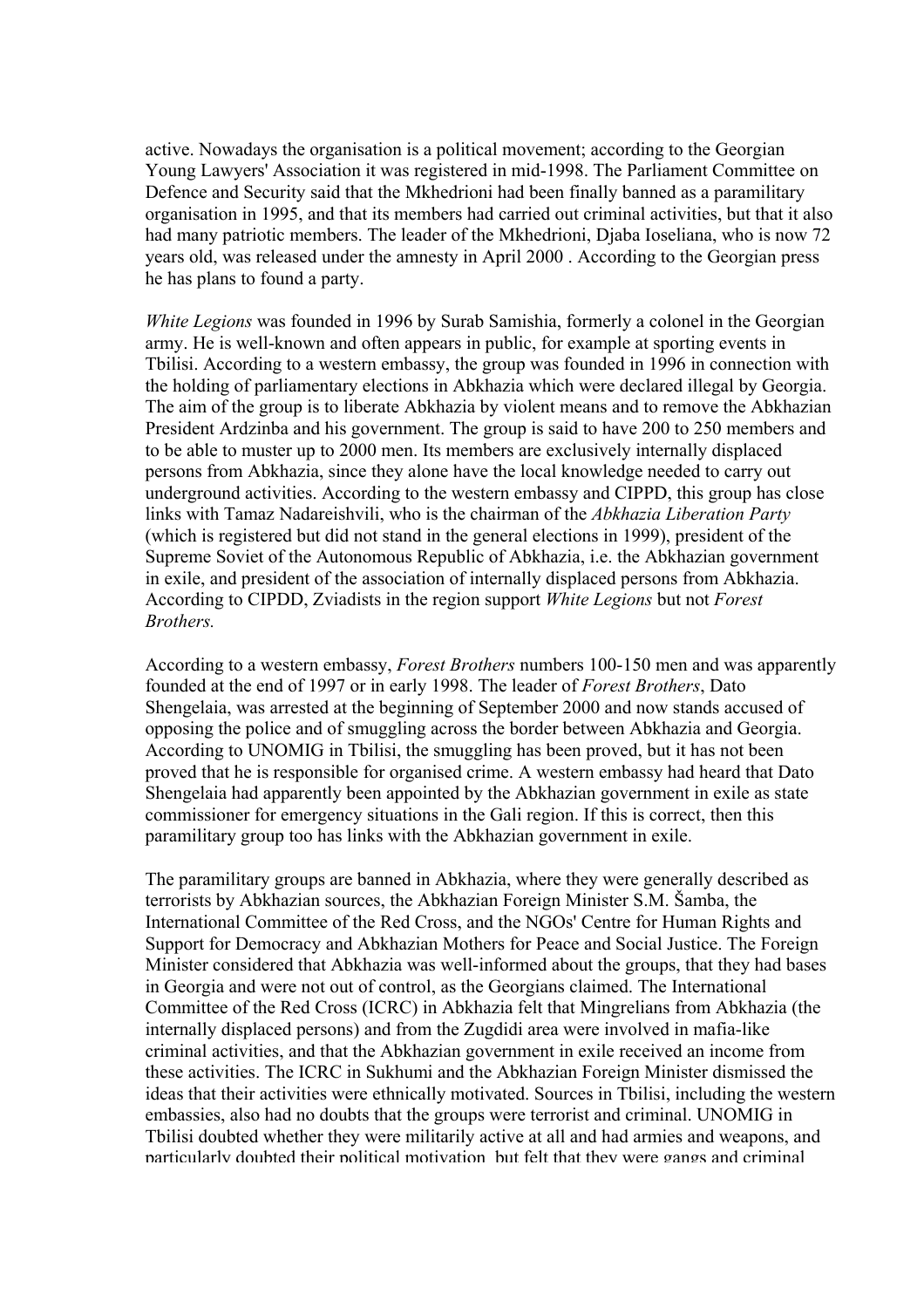groups. A western embassy did not doubt that the paramilitary organisations existed and also thought that the groups did not take orders but acted on their own behalf.

On the Abkhazian side so-called militia groups are in operation, which are actually police, but according to the Norwegian Refugee Council some have weapons permits and some do not. According to the Council it is difficult to distinguish which of the groups have weapons permits and police-style powers. UNOMIG in Tbilisi stated that the Abkhazian police, which does not wear uniform, is often itself involved in criminal activities. A western embassy felt that the militia groups were out of control.

Crime in the area includes armed attacks, robberies, murder and kidnapping. According to the ICRC in Sukhumi the latter are a tradition, e.g. in former times brides-to-be were kidnapped. Mines are being laid in the area, and the roads have to be cleared of these daily. Slaves are taken for work in the agricultural collectives, mostly Russians, Greeks and Georgians, and to a lesser extent Armenians. There is also smuggling and blackmarketeering in oil and drugs amongst other things. The harvest is also a target for robbers, and after the harvest come the tax collectors who, according to UNOMIG in Tbilisi, often claim to come from the police but are actually conmen. There are frequent incidents which according to the ICRC in Sukhumi may take place at the rate of two a day at harvest-time. According to an agreement between UNOMIG in Tbilisi and CIS forces, criminal incidents are a matter for the police, but it can be difficult to define whether incidents are criminal or politically motivated. UNOMIG in Tbilisi divides incidents into three groups: shootings, which are seen as an indication of the level of tension, and which, if directed against someone or something, are seen as breakdowns in security; kidnappings, which make up one tenth of incidents, in which the kidnappers and the kidnapped often know one another, and where families rarely turn to the authorities; and murders, of which there are only a few and which happen in connection with robberies or as revenge in connection with the war. All murders are investigated.

Crime is a major threat to security in the area. It is not possible to move around the area without security arrangements, and the international organisations always drive around in convoy. The ICRC informs both the Abkhazian and the Georgian authorities when the border is to be crossed, and although both parties claim not to have any influence on the activities of the groups this warning does produce results, and the ICRC convoys can cross the border without security problems. Those international organisations which have projects in the area have all withdrawn their international staff, for example UNHCR, which withdrew its international staff from Zugdidi following attacks and now only has local employees working there.

According to the Abkhazian Foreign Minister, Abkhazia and Georgia have concluded an agreement in which the parties undertake to combat terrorism and crime in the area. A working party has been formed, consisting of Abkhazians and Georgians and members of the UN forces, to combat crime in the area. According to UNOMIG in Tbilisi, approximately 600 persons on both sides of the border have weapons permits, and UNOMIG has asked to receive a list of their names.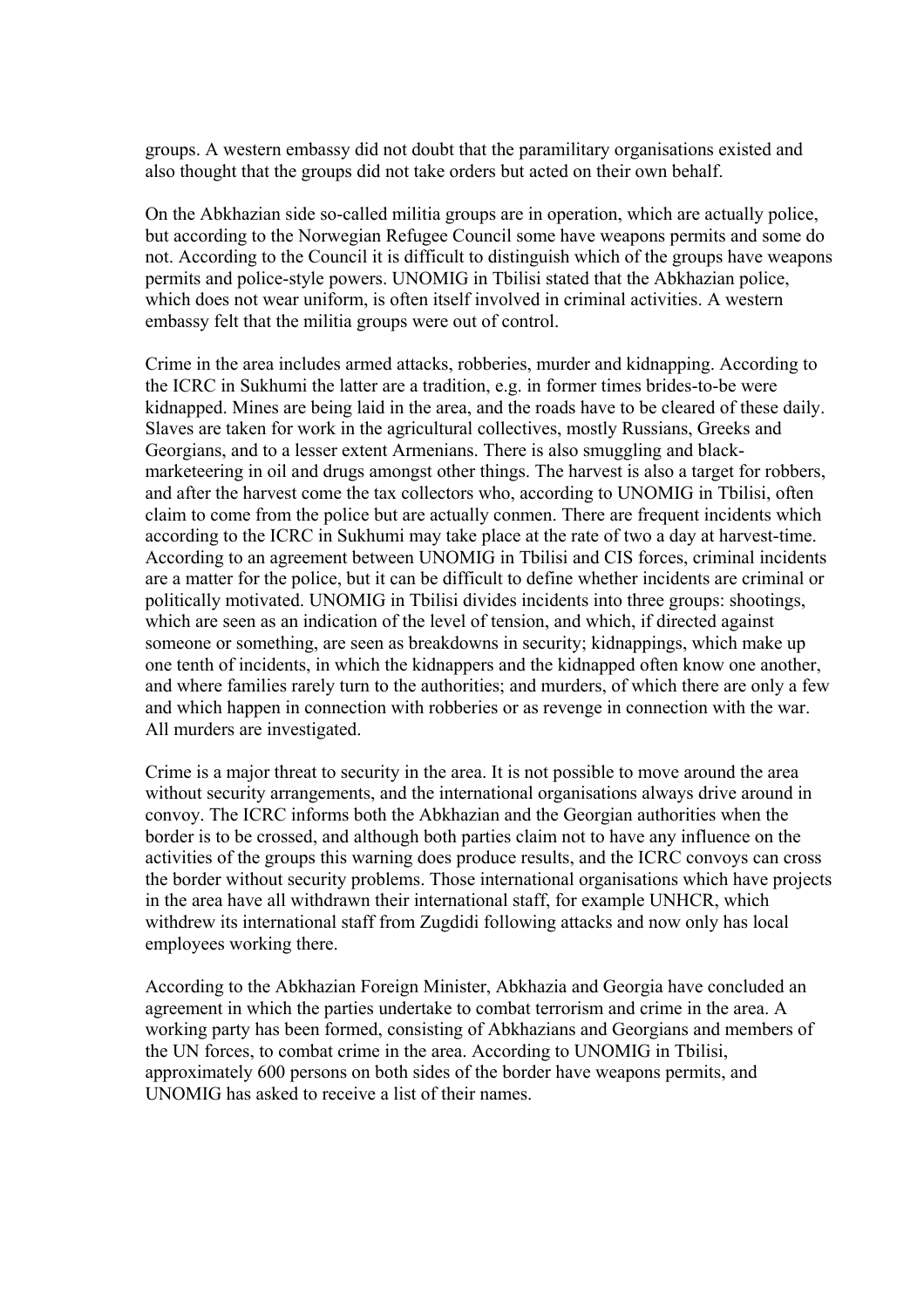## **4. Political situation**

After independence, in August 1995, the Georgian Parliament adopted a Constitution making Georgia a pluralist democracy with a powerful President. The Parliament has 235 members. They are chosen by a system which involves a combination of majority and proportionality. At the last general election, the minimum vote for election was increased from 5% to 7%.

On 1 September 1999 a total of 124 parties were registered. In September 1998 there had been 79<sup>1</sup> The parties cover a broad spectrum of ideologies and interests. To be registered and to be able to stand for election, a party must either collect 50 000 signatures or already be represented by at least one member of Parliament. According to the Caucasian Institute of Peace, Democracy and Development (CIPDD), legislation in this field is liberal, and there are no provisions banning extremist parties. This was confirmed by the OSCE and a western embassy. According to our sources, including the western embassies, no parties are illegal, i.e. banned. Parties which are not registered are not illegal in a judicial sense, but may not stand for election. However, CIPDD pointed out that there are bans against racism, against incitement to interethnic conflict and against expressing hatred for others in speech or writing. The provisions have only been used twice, once against an Ossetian and once in an anti-Semitic context.

Thirty-one parties and blocks stood in the general elections in November 1999. Fifty-four parties took part in the general elections in 1995.

The largest party is the *Citizens' Union of Georgia*, led by Eduard Shevardnadze, which won 85 seats in the 1999 election. The party describes itself as centre left. Next largest is the *Revival of Georgia* block, which consists of six parties from both right and left of centre, and several other parties, including the Zviadist party *Konstantine Gamsakhurdia Society*, which boycotted the 1995 general elections. The block won 51 seats in the 1999 elections, including six won by Zviadists. The block *Round Table - Free Georgia* also took part in the elections; it consists of six right-wing parties, including the Zviadist parties *Helsinki Union - National Revival of Georgia* and *the Society of Saint Ilia the Righteous* (SSIR). Both parties were founded by Zviad Gamsakhurdia, in 1976 and 1990 respectively. The parties boycotted the 1992 and 1995 general elections, and did not support any candidates in the Presidential election in 1995. The *XXI Century - Georgian Nationalism* block consists of two parties, namely the Zviadist party *Heart of Georgia-XXI*, which describes itself as nationalist, and which participated in the previous general elections in the *XXI Century Konstantine Gamsakhurdia Society block*, and the *Political Union of Georgian Citizens "Samshoblo" (Homeland)*, whose programme is a mixture of capitalism and feudalism. Neither of these two blocks won any seats in the elections.

There are a number of other Zviadist parties, but none of our sources had any detailed information on their size or structure. CIPDD and a western embassy explained that the parties are constantly changing their names and structures and that they are internally divided. CIPDD felt that there were still loyal supporters of Gamsakhurdia seven years after his death because he was a populist, and an unusually charismatic person. CIPDD compared Zviadists with believers and divided them into three categories: those who think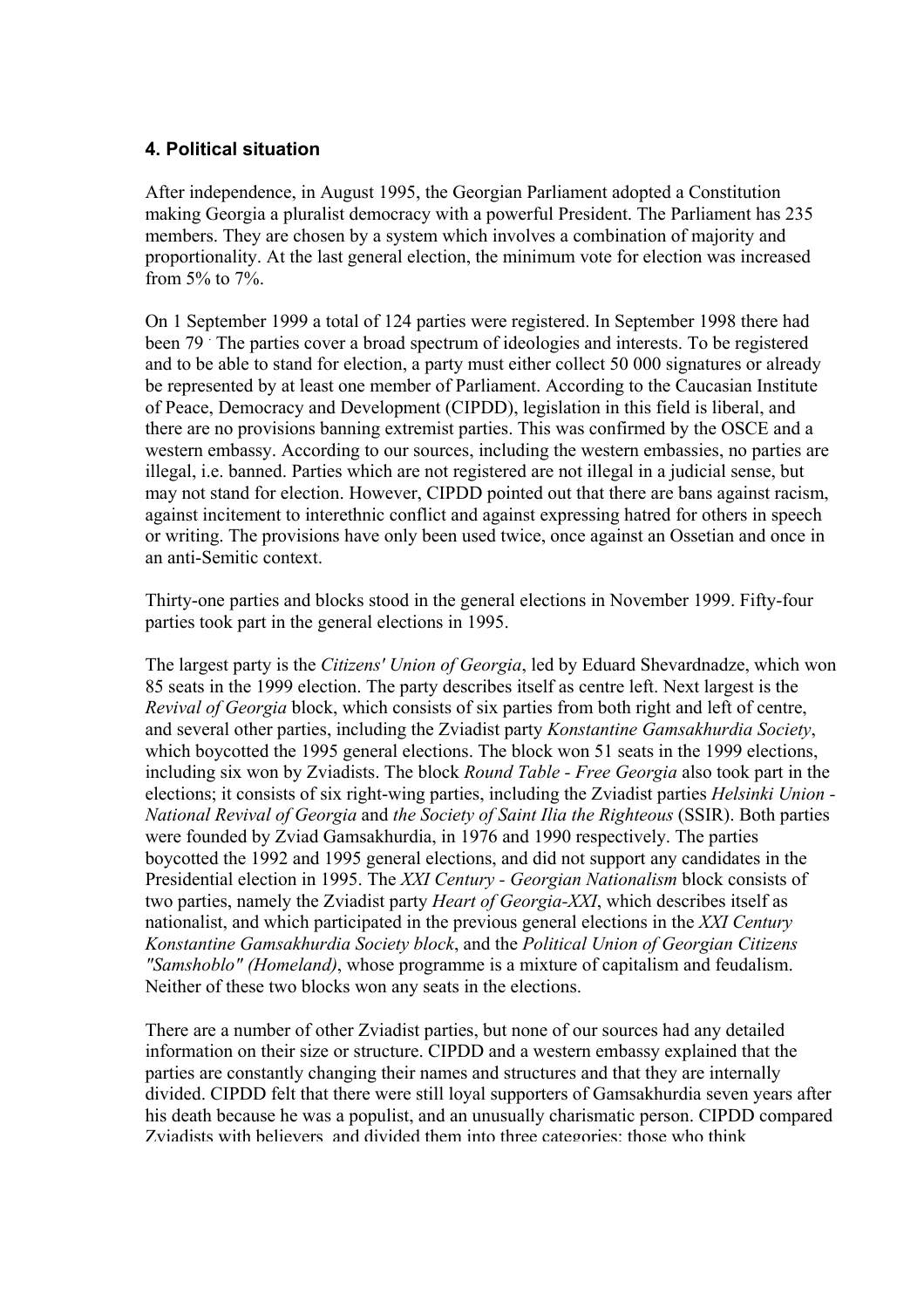Gamsakhurdia is alive, those who think he is dead, and those who think he is dead and will rise again. The question of who will inherit the leadership is thus also a reason for the internal divisions. Thus some of the Zviadist parties will not recognise his widow, Manana Gamsakhurdia, as the natural political heir and leader, and she has gradually become more and more isolated. The other reason for the split is the question of the policy line to take: should Zviadists continue to boycott elections, sticking to their position that the current political leadership must be seen as illegitimate. Some of the Zviadist parties, by standing in the last general elections, have clearly broken with this line. The widow, who is the leader of about ten parties, of which a mere four have the same name, has not allowed her parties to register because she is still boycotting the elections. According to CIPDD, the widow claims to have been beaten by the police. However, the organisation underlined that the Zviadists are not politically persecuted, and regard her as eccentric. The OSCE believed that the Zviadists, including Gamsakhurdia's widow, were very

media-conscious, and would only take part in meetings if the press was present. The Georgian Ombudsman complained that the Zviadists had chosen a radical political form instead of a democratic form. CIPDD saw the Zviadists as lacking direction and unable to act. Previously they held many demonstrations but these had almost stopped, and in recent months there had been no demonstrations. No other sources could offer any information on the activities of the Zviadist parties.

## **5. Ethnic groups**

Under Gamsakhurdia the slogan "**Georgia for the Georgians**" was launched, and Georgian nationalism flowered to some extent. The Caucasian Institute for Peace, Democracy and Development (CIPDD) said that this led to attacks, including some by the police, on some of the ethnic minorities. For example the Azeris, who live in large numbers in the border areas with Azerbaijan, did not dare to bring their goods to market in Tbilisi. They were, for example, discriminated against in the judicial system, where minorities received longer sentences than Georgians, and persons belonging to ethnic minorities were fired from public posts. There were daily comments that non-Georgians should disappear from the country, and the Ezidi Union of Georgia felt that the situation generally was such that many did have to leave the country.

After Shevardnadze came to power, the situation for the ethnic minorities improved considerably. None of the sources, including the western embassies, the Norwegian Refugee Council, UNHCR, CIPDD and the Ombudsman was aware of any systematic persecution taking place, or of attacks on ethnic minorities by the authorities or other groups. CIPDD added that when making arrests the police could be more heavy-handed with ethnic minorities than with Georgians. According to the OSCE, Georgia was generally a tolerant society, but no attempt was made to integrate the minorities. Thus it is difficult for the ethnic minorities which do not speak fluent Georgian, and this means 27% of the population, to get a public post. The OSCE also felt that it was difficult for the minorities to gain access to political power. CIPDD described Georgia as a guest society in its relationship with the minorities. The Ezidi Union of Georgia agreed.

A radical and religious fanatical group led by an excommunicated Georgian priest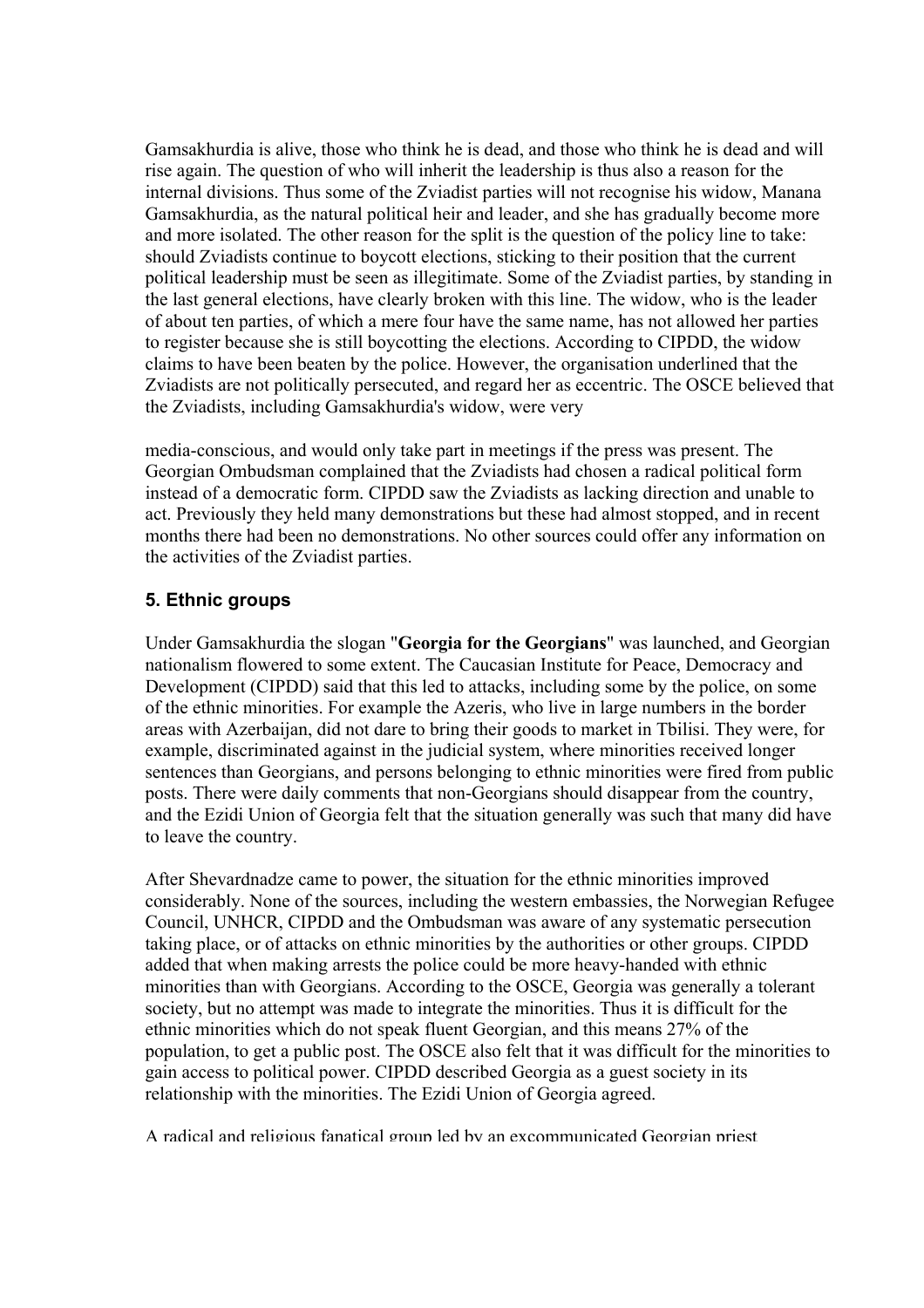**Basil Mkalavishvili**, which has particularly gained supporters in a poor quarter of Tbilisi has, according to CIPDD and an international source which wished to be anonymous on this subject, recently been behind attacks on religious and ethnic minorities, including particularly members of the Jehovah's Witnesses. A Yezidi Kurd woman, who was attacked by a member of the group, has brought a case against the priest through an international organisation. An international source, which wished to be anonymous on this subject, thought that the group had links with the radical right-wing ultra-nationalist party *Political Movement - Industry will Save Georgia (ISG)*. The source felt that public and political condemnation of the activities of the religious group was noticeable by its absence and felt that it enjoyed some sort of immunity.

Unlike several of the former Soviet Republics, e.g. Russia, Armenia and Azerbaijan, where ethnic identity is no longer shown on identity cards, this is still shown on the new Georgian cards. The Ezidi Union of Georgia felt that this was a survival from Soviet times. The IOM (International Organisation for Migration) explained that traditionally in multiethnic Georgia, people were asked their ethnic identity before they were asked their name, and said that this should not be understood as discriminatory. However, there has been critical public debate in Georgia about whether it was still appropriate to indicate ethnic identity, and the debate is not over yet.

The Norwegian Refugee Council felt that one group which was socially very badly placed was the **Roma**. They were generally regarded as being criminals. They are not persecuted, but are the targets of what the organisation called discrimination against gypsies.

According to the UNHCR, CIPDD and Norwegian Refugee Council, the **Meskhetians** who were deported in Stalin's time still have difficulties in returning to Georgia, and only 50 or 60 of the 600 who have settled in Georgia have received citizenship. The Norwegian Refugee Council added that to get citizenship they had to speak fluent Georgian and take Georgian names. In connection with its membership of the Council of Europe, Georgia signed an agreement in which it committed itself to taking back 300 000 Meskhetians. There is much public opposition to allowing the Meskhetians to return, as they originally came from the southern area which borders Armenia, and which is chiefly inhabited by Armenians. As Armenians have a general and historically based feeling against Turks, which they believe the Meskhetians to be, it is feared that resettling the latter will lead to ethnic unrest. Already there is a danger that the social situation will worsen, according to the Ombudsman, since several of the Russian bases in the area, which have provided work for many Armenians, are to close. The question of the resettlement of the Meskhetians has led to intense debate in the media (see the leader from *The Georgian Times* dated 18 October 2000, in Annex 3). One of the parties which has been most strongly opposed to the resettlement is, according to CIPDD, one of the very right wing and nationalist parties *National Movement - Georgia First of All*. The Chairman of the party, Guram Sharadze, is also the Chairman of the *Migration and Georgian Foreign Residents Affairs' Committee*, which is a fiercely patriotic organisation.

A western embassy added that the **Yezidi Kurds** have social problems, and are discriminated against as regards employment in public posts. The discrimination is motivated by their lack of command of the Georgian language They are not persecuted and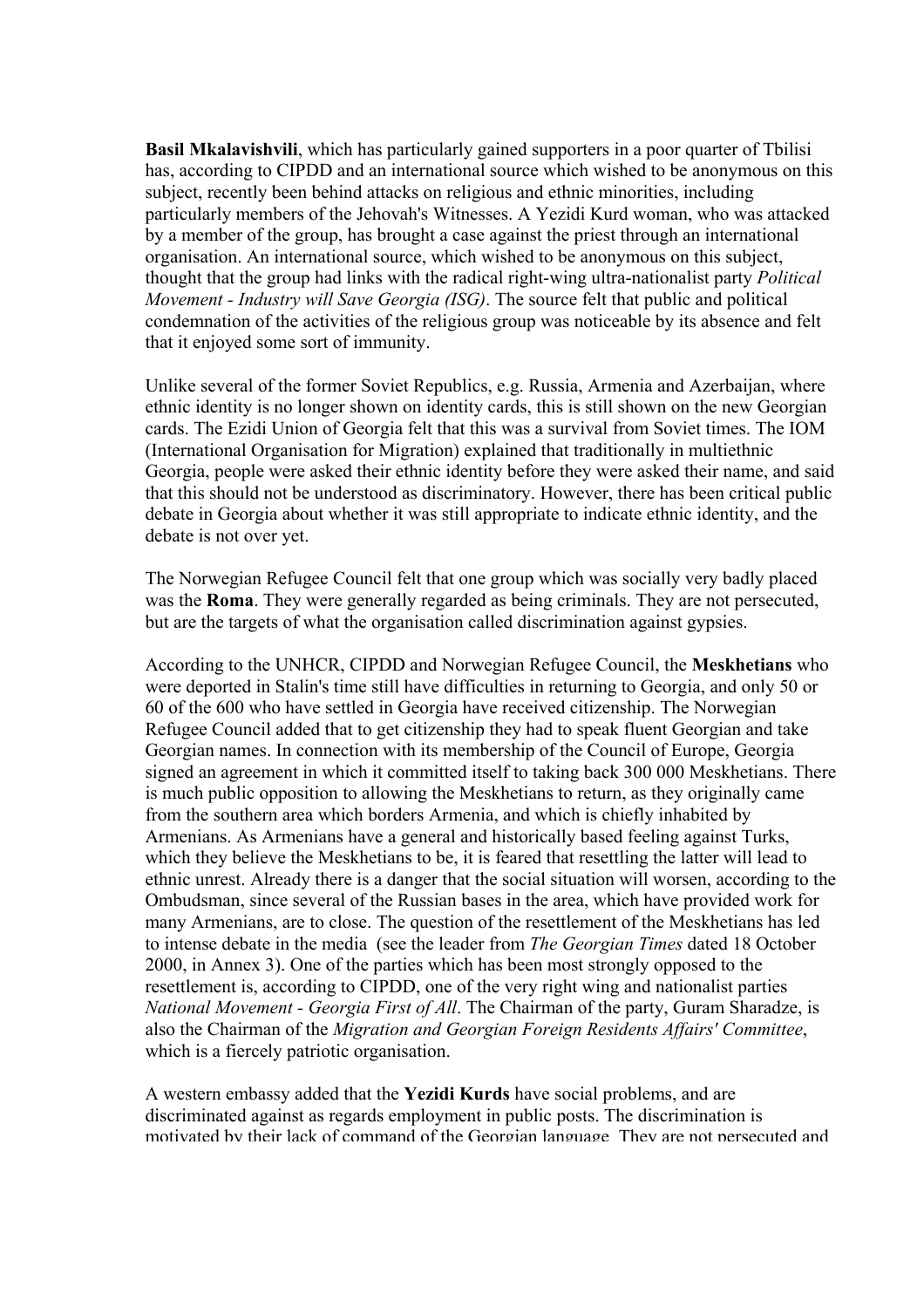do not have political problems.

CIPDD was of the opinion that the Yezidi Kurds were a group which had always had problems in Georgian society. There have also been a few cases of the police deporting Yezidis who they believed were members of the Kurdish organisation PKK to Turkey, where the organisation is banned.

The Ezidi Union of Georgia explained that about 34 000 Yezidi Kurds are living in Georgia, 90% of them in Tbilisi, Rustavi and Batumi. About 70 000 live in Armenia. The Yezidi Kurds came to Georgia in connection with the war between Armenia and Turkey between 1915 and 1918. The Kurds in Georgia are all Yezidis. The Muslim Kurds, of whom there were about 10 000, were deported to Central Asia with the Meskhetians during the Stalin period, and no Muslim Kurds are living in Georgia nowadays.

The Ezidi Union, which is an association of four organisations, is registered as a cultural organisation working to preserve the Yezidi Kurd identity, religion and culture. It has branches in Tbilisi, Televai and Rustavi and a number of subsections, e.g. sections for youth, culture, education and history, language, law, women, and religion, and a socioeconomic section. The most important section is the religious one, as the organisation regards religion as essential in preserving identity. Nearly all the Yezidi Kurds in Georgia are members of the Union. The Union has close contacts and some family relationships with the Yezidi Kurds in Armenia, but not with the Yezidi Kurds in Russia, who mainly live in the Krasnodarsk, Novosibirsk and Jaroslav areas, nor with the Kurds in Turkey.

The Union arranges various cultural events and has a folk theatre, a dance group and music groups. However, a poor financial situation is curtailing activities, and in recent years the state subsidy has fallen from 30 000 to 20 000 lari a year . The financial situation also makes it difficult to publish books and journals. Some research into Yezidi Kurd history and religion is taking place in Tbilisi's Institute for Asia and Africa, of which the Union's president is pro-rector. There is also research into the language, including the old Yezidi alphabet (nowadays the Yezidis use the Roman alphabet instead of Cyrillic, which was used in Soviet times). As the Union does not itself have funds, and as it has not managed to find a sponsor for the publication of this work to a wider public, it can only be published within narrow academic circles. Funding is also the reason why a Yezidi Kurd newspaper could only be published twice. A radio station, on which the Yezidis had a daily 15-minute programme for a year, went bankrupt. However, according to its president, it should be possible for the Union to make a similar agreement with another radio station. There is mother tongue teaching at six or seven state schools. The teachers come from the Union, and for their teaching receive an allowance of approximately 15 lari a month from the State.

Until the general elections in 1999, the Yezidi Kurds were represented by one Member of Parliament, who stood on the *Citizens' Union* list. According to the Union, he was not allowed to stand again at the 1999 elections. The Yezidi Kurds did not attempt to put up other candidates as they thought it was unrealistic to expect that they might be elected. However, a western embassy thought that Yezidis in the *Citizens' Union* had again been offered the opportunity to put candidates on the party's list but had not been able to agree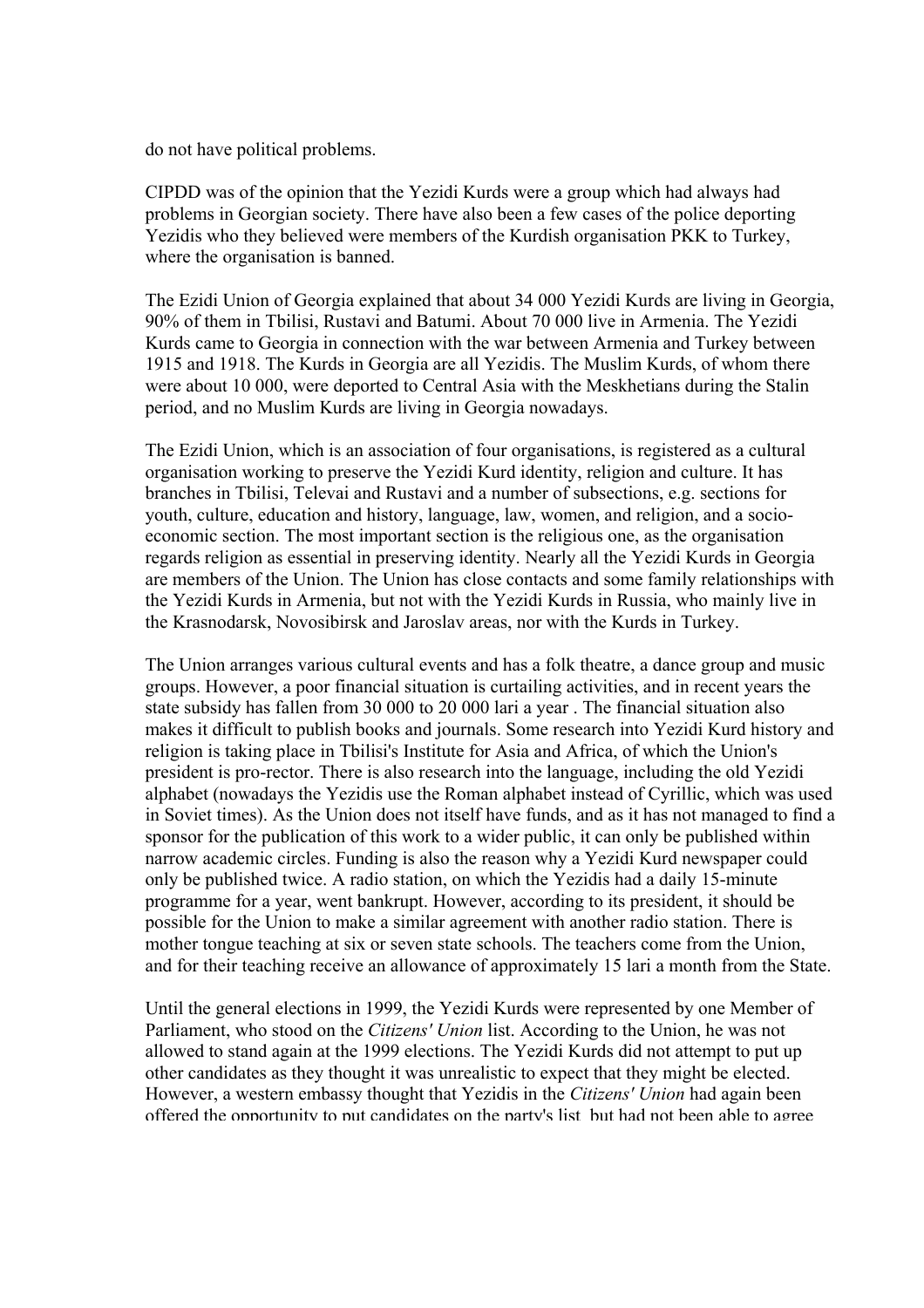on a candidate.

The Union added that because of the poor economic situation in Georgia many Yezidis had emigrated, to e.g. Russia, Germany, Belgium and England. Others had emigrated because of problems with the police and the political structure. However, the Union did not believe that the problems which Yezidis have with for example the police were different from those experienced by others living in Georgia. The Union denied that Yezidis faced discrimination, e.g. on the labour market and regarding their religion, which the Union explained was ensured by the law on religious freedom. The Union has had problems in regaining a piece of land in connection with the church, but puts this down to bureaucratic problems. Generally the Union feels that it has a good relationship with the authorities.

**The Mingrelians and the Svans** belong with the Laz and the Georgians in an ethnic group which is often referred to as *Kartvelian* (NB Georgia is often called Sakartvelo). The Mingrelians and Svans are settled in the northern and north-western areas. Both groups are traditionally farmers. According to an international organisation which wished to remain anonymous on this question, they are generally regarded as Georgians and are not targets for racism.

According to our sources, including CIPDD and an international source which requested anonymity on this subject, those **Abkhazians and Ossetians** who live in Georgia are generally respected, on the grounds that since they live in Georgia they have chosen to take the Georgian side in the conflict. However, according to CIPDD there is currently a case involving a group of Ossetian teachers who have had difficulties in getting their wages paid to them.

#### **5.1 Mixed marriages**

None of our sources, including the OSCE and UNHCR, had heard that mixed couples, whether they involved a Georgian married to an Ossetian, or a Georgian married to an Abkhazian, or to someone from another ethnic minority, had any problems; such marriages were generally accepted. The OSCE explained that marriages were traditionally either approved or arranged by the families or the clan in such a way that the family's acceptance also implied protection. The OSCE thought that many mixed couples had fled to the Russian Federation in connection with the conflicts in South Ossetia and Abkhazia.

## **5.2 Ability of Abkhazians and Ossetians to settle in Georgia**

According to a western embassy and an international organisation which wished to be anonymous, an Abkhazian who during the war had fought on the Abkhazian side against Georgia would not be able to settle in Georgia for security reasons, since he would risk being murdered in revenge. However, if an Abkhazian was an opponent to Ardzinba and his rule there would be no security problems. There are no problems for Ossetians settling in Georgia.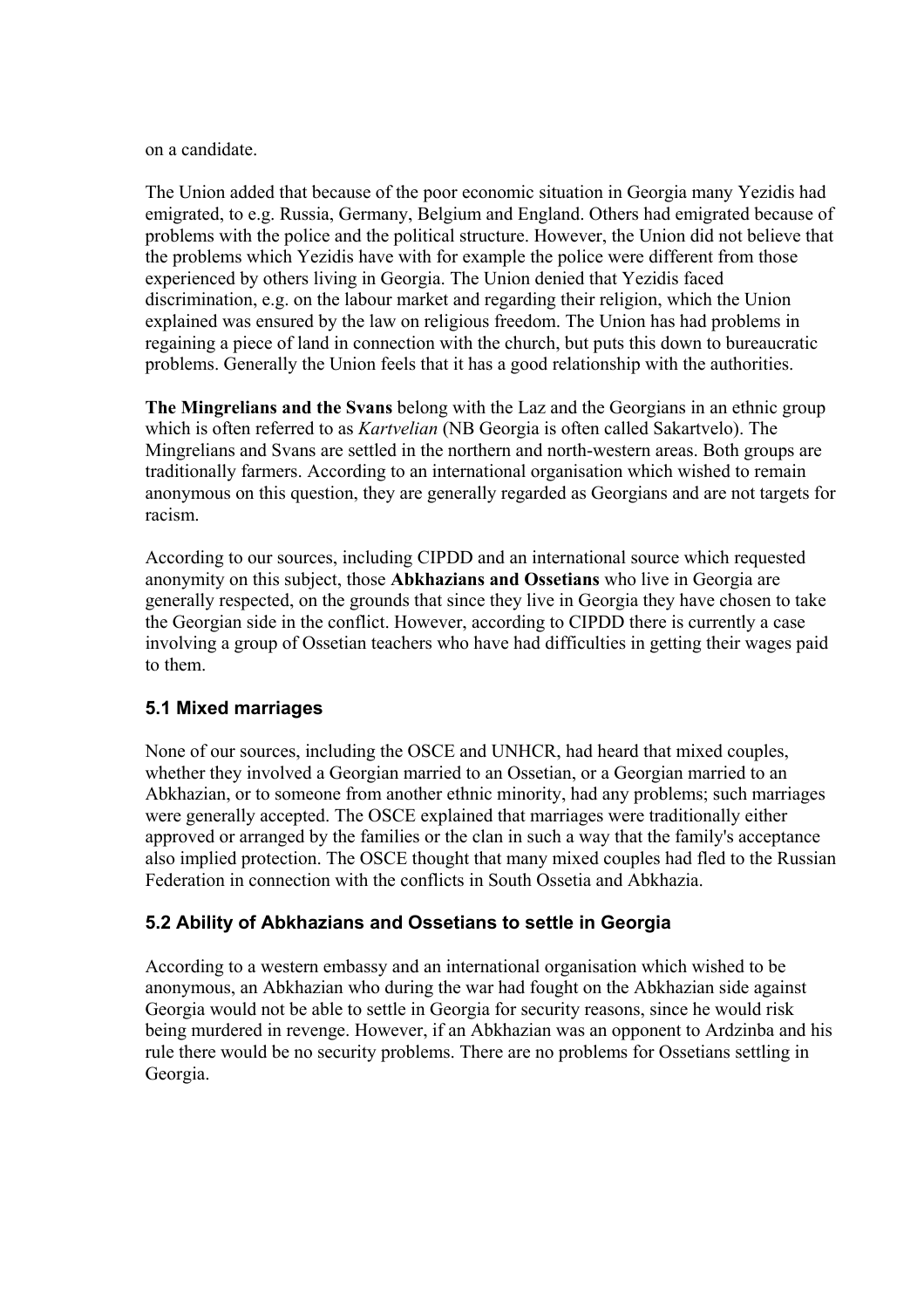## **6. General and social situation**

According to a western embassy the economic situation is particularly critical. The UNHCR and OSCE said that unemployment in Georgia was high. The OSCE estimated that it was 15%.

The average wage level is low. According to a western embassy, average annual income in 1998 was around 5000 lari. The Ombudsman explained that the minimum wage was 30 lari a month (approximately 150 Danish kroner), but that based on calculations on the cost of living the minimum amount one could live on was 130 lari a month. There is a problem for state employees, e.g. doctors and teachers, in that their salaries are often paid very late. The OSCE therefore talked about *virtual salaries* and thought that people had other sources of income. The OSCE also believed that some people were dying because of a lack of money, because they could not afford essential life-saving medicines. An international organisation which wished to be anonymous said that differences between rich and poor were great.

An international organisation which wanted to be anonymous added that corruption in the country was widespread, and said that the country was now number eight on the list of the world's most corrupt countries. A western embassy felt that corruption was found at all levels and had developed into an art form. The Norwegian Refugee Council saw corruption as an indicator of the country's poor economic situation.

## **7. Military situation**

Georgia established its standing army in 1993. According to the *Parliament Committee on Defence and Security*, the army now has approximately 20 000 soldiers, but because of the state's budgetary problems forces will be reduced over the next few years by about 4 000. Besides the army, there are border troops, interior troops, security and anti-terrorist units and the National Guard. At the moment these come under various ministries and departments, and there are plans to gather them under a single authority in future.

People are called up for military service twice a year, in spring and autumn. In 2000, about 3000 conscripts were called up. According to the Defence Committee this number is sufficient, since some people also volunteer for the army. A number of groups of young men are excused military service, e.g. students, orphans, fathers, and young men who are the only son in the family.

Military service is for 18 months.

Both the Defence Committee and the Ombudsman added that physical conditions in the armed forces are very poor. The Ombudsman had complained to the Defence Committee and had also approached the European Commission. Two western embassies confirmed that physical conditions were bad.

## **7.1 Draft evasion and desertion**

According to the Defence Committee there are not many cases of conscripts evading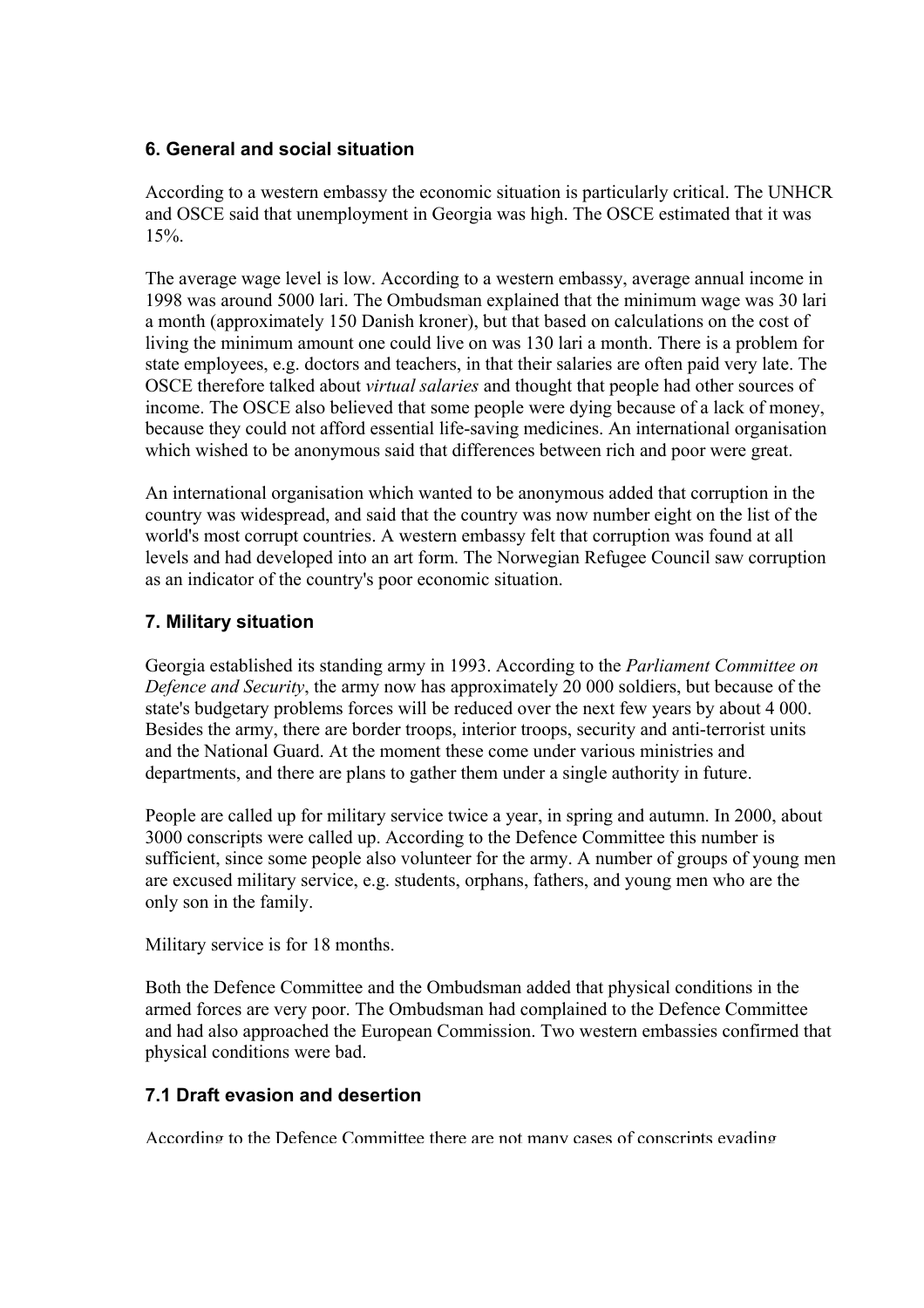military service. The Defence Committee believed that this was because only a relatively low number of young men are called up in any one year, there are many exceptions in the law, and that it is possible to apply for alternatives to military service. The Defence Committee was therefore not aware of any recent cases of evasion.

Several sources including the Caucasian Institute of Peace, Democracy and Development (CIPDD) claimed that it was possible to bribe one's way out of having to perform military service.

Several sources, including a western embassy and the Defence Committee, said that a large number of conscripts deserted for a shorter or longer period and then returned voluntarily. According to a western embassy, about 6000 soldiers deserted in 1997. Some individual soldiers had deserted up to 12 times. Often the desertion was only to get home to the family, given the poor food in the army, to get some proper food, and the absence only lasted for a few days; sometimes soldiers deserted to go home and help get in the harvest, in which cases they could be absent for a few weeks. Any unannounced and unlawful absence was recorded as desertion.

# **7.2 Punishment and punishment practice**

The Defence Committee explained that depending on the nature of the criminal act, military offences were handled either by the soldier's superior officers or by the military prosecutor corps. There were no military courts, and serious cases were decided in the civil court system.

The Defence Committee also reported that evasion was punished with between one and three years' imprisonment. The Georgian Young Lawyers' Association explained that military offences were punishable under the *Administrative Infractions Code* and Chapter 45 of the Georgian Criminal Code (the relevant sections are set out in Annex 4).

A western embassy reported that in 1999 there had been 290 cases of draft evasion in the spring and 452 cases in the autumn. The embassy also reported that evasion was currently not being penalised.

Article 389 of the Georgian Criminal Code provides for imprisonment for up to seven years for desertion. However, the Defence Committee believed that many cases were dropped because of the poor physical conditions in the army. For example, half a unit had deserted because of lack of food. None of the deserters was subsequently punished. Cases which are regarded as serious, including cases involving desertion which make up about 20% of them, go to the civil courts, but with a military prosecutor. Most of the cases of desertion in which judgements are made are, according to the Committee, decided in favour of the deserter. The other cases, i.e. those which are considered to be for minor infringements, are decided by the deserter's superior officers in the army.

The Defence Committee also reported that sentences for minor military offences are served in a punishment battalion. At the moment this contains about 30 people. The punishment battalion carries out normal military duties However the discipline in the punishment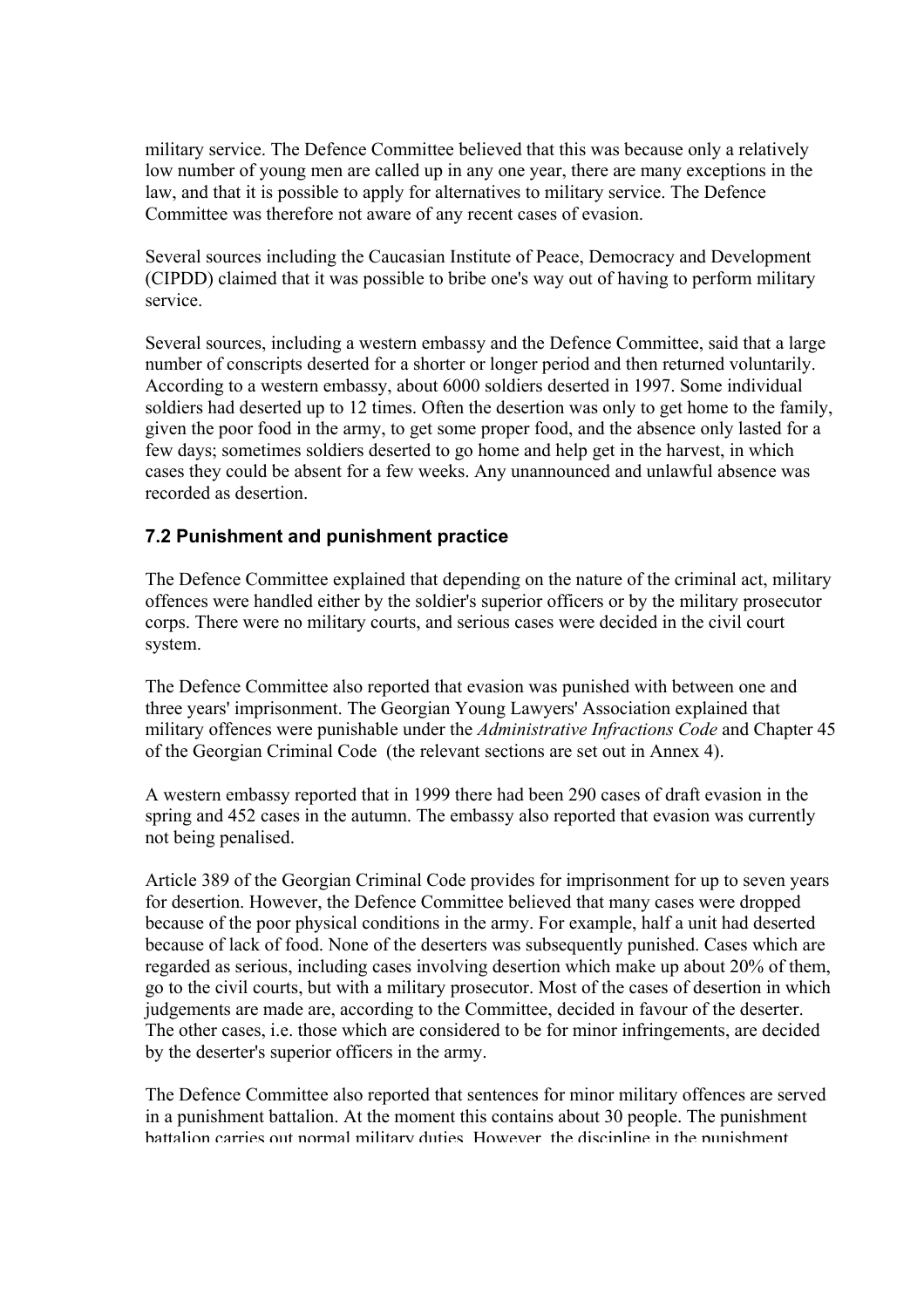battalion is more severe than in the normal units. After the sentence has been served, the remainder of the period of conscription is served.

According to a western embassy, any punishment for deserters who return voluntarily depends on the division commander.

The western embassy also reported that the military prison was closed in June 2000, and that in connection with its closure approximately 20 to 25 deserters received an amnesty. The embassy confirmed that deserters now serve their sentences in civilian prisons. The disadvantage of this is that the punishment is now shown in criminal records.

The Defence Committee reported that professional soldiers now have to give six months' notice before leaving. The Committee was not aware of cases of professionals being punished for not respecting this notice period.

## **7.3 Alternatives to military service**

According to the Defence Committee, the Ombudsman and a western embassy, the law on alternatives to military service, which has been adopted by the Parliament, has not yet been implemented because of the State's budget problems. The Defence Committee claimed that the law on alternatives to military service was of NATO standard (the law is attached as Annex 5).

The Defence Committee also reported that although the law had not been implemented, a document could be issued stating that the applicant had performed an alternative to military service. The document was issued by the local recruitment officer, of whom there were about 500 in the country. The document was issued to those who refused to perform military service on religious grounds, e.g. Baptists and Jehovah's Witnesses. Applicants had to prove their religious affiliation to the local recruitment officer. If the application was refused an appeal could be made to the courts.

The Georgian Young Lawyers' Association and the Caucasian Institute of Peace, Democracy and Development (CIPDD) believed that it was possible to have the document issued by bribing the local recruitment officer. CIPDD was aware of someone who had had his application for alternative military service refused and had instead obtained the document by bribery. They added that buying-out was not cheap.

CIPDD confirmed that Jehovah's Witnesses were no longer published for refusal to perform military service. Earlier there had been five or six cases of Jehovah's Witnesses being sentenced to imprisonment for between three and four years. However, they had been freed following the intervention of Amnesty International. CIPDD thought that Jehovah's Witnesses were no longer called up for military service but said that this was unofficial.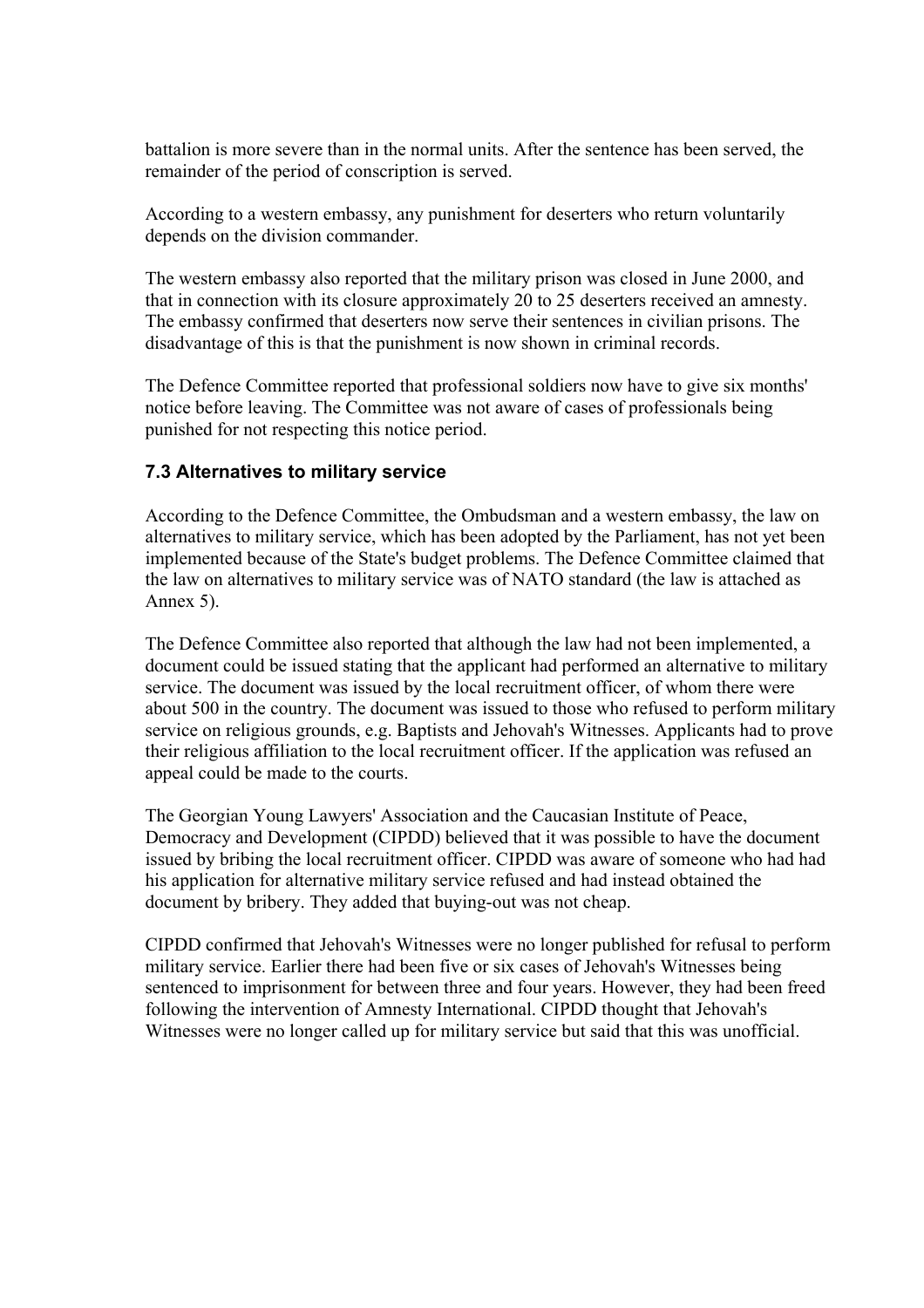## **8. Legal situation**

#### **8.1 The legal system**

Comprehensive reforms of the Georgian legal system have been implemented in recent years, including new training for established judges . The Georgian Young Lawyers' Association said that as a result, the court system had become more open and democratic than the rest of the legal system. In 1998 a new law was adopted on the administration of criminal justice, to take effect from 15 June 1999, and in 1999 a new Criminal Code was adopted to take effect from 15 June 2000. In June 2000 a new Ombudsman was appointed, namely Nana Devdariani, who is a member of the opposition Socialist Party. Several sources, including the OSCE, remarked that the appointment had given the institution of Ombudsman a lift, and said that particularly the critical NGOs were satisfied with her performance to date. The Ombudsman, who pointed out that the institution works independently, sees it as her most important task to advise the Government and the Parliament on the implementation of human rights in legislation and the justice system. (An extract from the Ombudsman's report for 1999 is attached as Annex 6). In October 2000 a new Minister for Justice was appointed in the form of Mikhail Saakashvili. He was described by a western embassy as young and well-disposed to reform, and as a minister who talked openly about problems. The UNHCR also described the new Minister for Justice as well-disposed to reform. In January 2000 the prison service was taken from the responsibilities of the Ministry of the Interior and transferred to the Ministry of Justice. According to the *Commission for Human Rights and Ethnic Minorities* (hereafter referred to as the Human Rights Commission), this was done to stamp out irregularities and corruption in the prison service. A new committee has also been established to combat corruption, including in the legal system. The Human Rights Commission said that corruption there was increasing and had reached unacceptable levels. The OSCE added that corruption amongst judges could largely be avoided, if the judges were not only paid enough but also actually received their pay, so they did not need to receive an income through other irregular means. The Norwegian Refugee Council saw corruption as a clear breakdown in the principles of law.

The new law on the administration of criminal justice, amongst other things, implements the Constitution's provisions on the protection of citizens from arbitrary arrest and detention. The law also narrowed the powers of the police and public prosecutor. Some provisions have subsequently been amended by addenda adopted by the Parliament (see footnote on page 19 on the Human Rights Watch report of October 2000). However, the Georgian Young Lawyers' Association, the Human Rights Commission and the Ombudsman felt that there were still major problems with the legal system, e.g. as regards access to a lawyer and law enforcement.

The Georgian Young Lawyers' Association reported that criminal offences committed before the new Criminal Code came into force were still being dealt with under the old one. However, the new Criminal Code was used if sentences were milder. The case was dropped altogether if the offence was not punishable under the new Criminal Code.

The UNHCR reported that the legislation did not allow for double punishment in relation to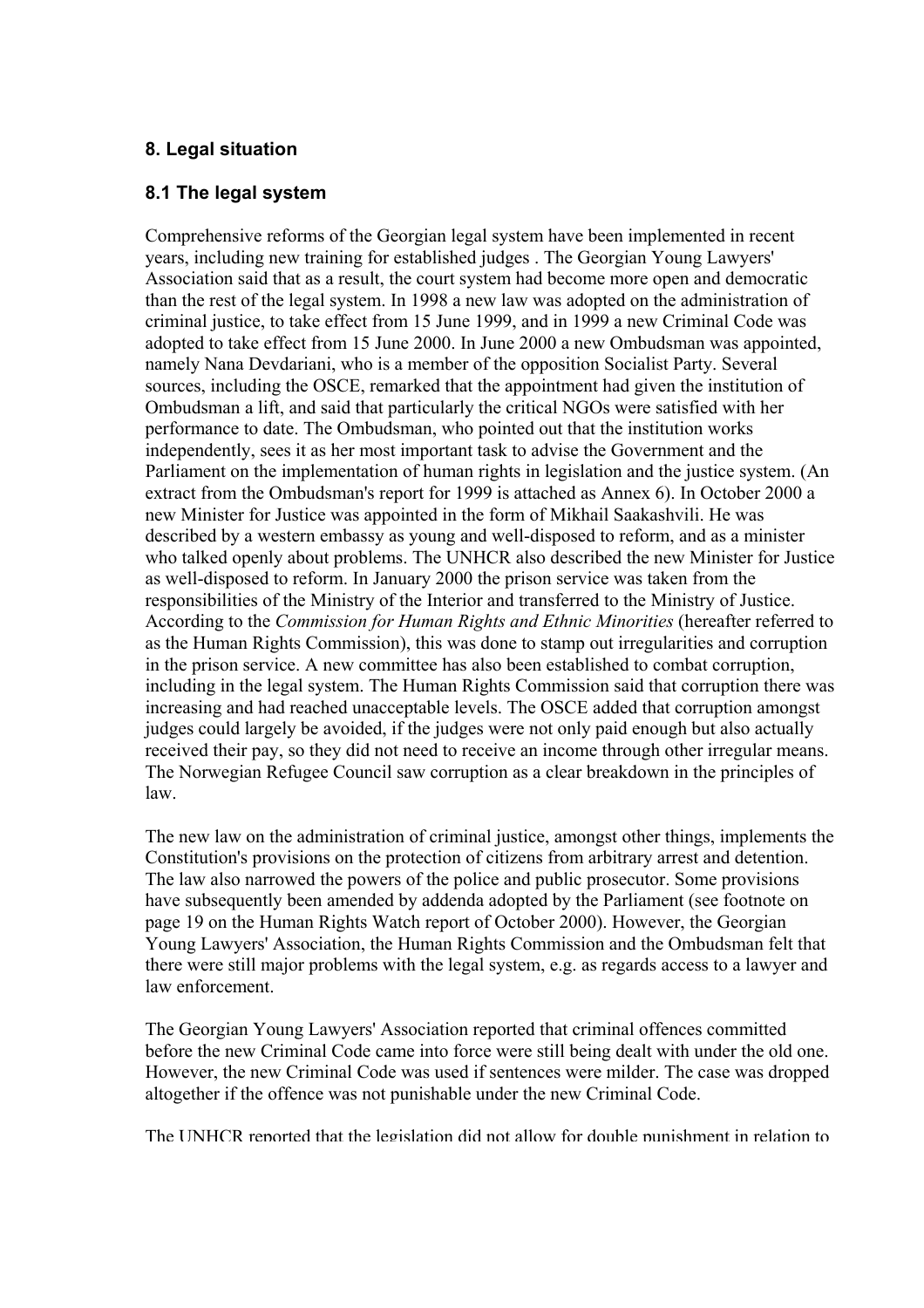Georgian citizens who had been convicted for offences abroad.

## **8.2 Law enforcement**

According to our sources law enforcement, including the police, is the most problematic area.

All sources, including the international organisations, local NGOs, the embassies, the Human Rights Commission and the Ombudsman reported that physical and psychological assaults occurred widely during arrests, interrogation and detention. An international source which wished to remain anonymous did not believe that the physical attacks were systematic. The Human Rights Commission reported that torture, including electric shocks, did occur during detention. This was confirmed by the Georgian Young Lawyers' Association, which added that other forms of torture such as hanging people up by their legs were also used. Beatings were a completely routine part of questioning, and it was usual for people to suffer broken bones or to lose teeth while in police custody. In several cases people under interrogation by the police have apparently committed suicide. The Georgian Young Lawyers' Association said that there were strong suspicions that the police's explanations were not sustainable. The Human Rights Commission reported that two people died in police custody in 1999. In 1998 there had been nine deaths. Of these six were apparently suicides, in which people had jumped from the windows of the sixth floor of the Ministry of the Interior. All nine cases are being investigated and reassessed by the Commission, which added that obtaining proof in cases such as these and in others was very difficult, and often merely ended with the policeman in question losing his job. Of the nine cases, six have been shelved and closed as suicide, as nothing else could be proved. One apparent suicide by a boy has been changed to a murder case, in which the policeman involved stands accused. In one case in which 11 policemen, who are also members of the President's security force, were involved, one policeman was sentenced to two years in prison and the rest were released. In the ninth case the policeman disappeared, and his body was found in a river two months later. The Commission explained that the police were judged under the law and served their sentences in special prisons run by the police.

Several sources, including the Human Rights Commission, the Georgian Young Lawyers' Association and the Norwegian Refugee Council reported that the police made arbitrary arrests. The Human Rights Commission added that privacy was infringed in that the police carried out searches without a warrant.

The Georgian Young Lawyers' Association believed that the reason for the assaults was that the police were overburdened and lacked resources, and were not only badly paid but often did not receive their pay at all, that they were still influenced by a Soviet approach to police work, and that corruption was widespread. A western embassy regarded the low pay and the lack of payment actually being made as the main reasons for the police's unlawful behaviour. The Human Rights Commission felt that the police often used ill-treatment as a means of getting confessions within the 72 hours which the law allowed for remand in custody.

The UNHCR the Human Rights Commission the Georgian Young Lawyers' Association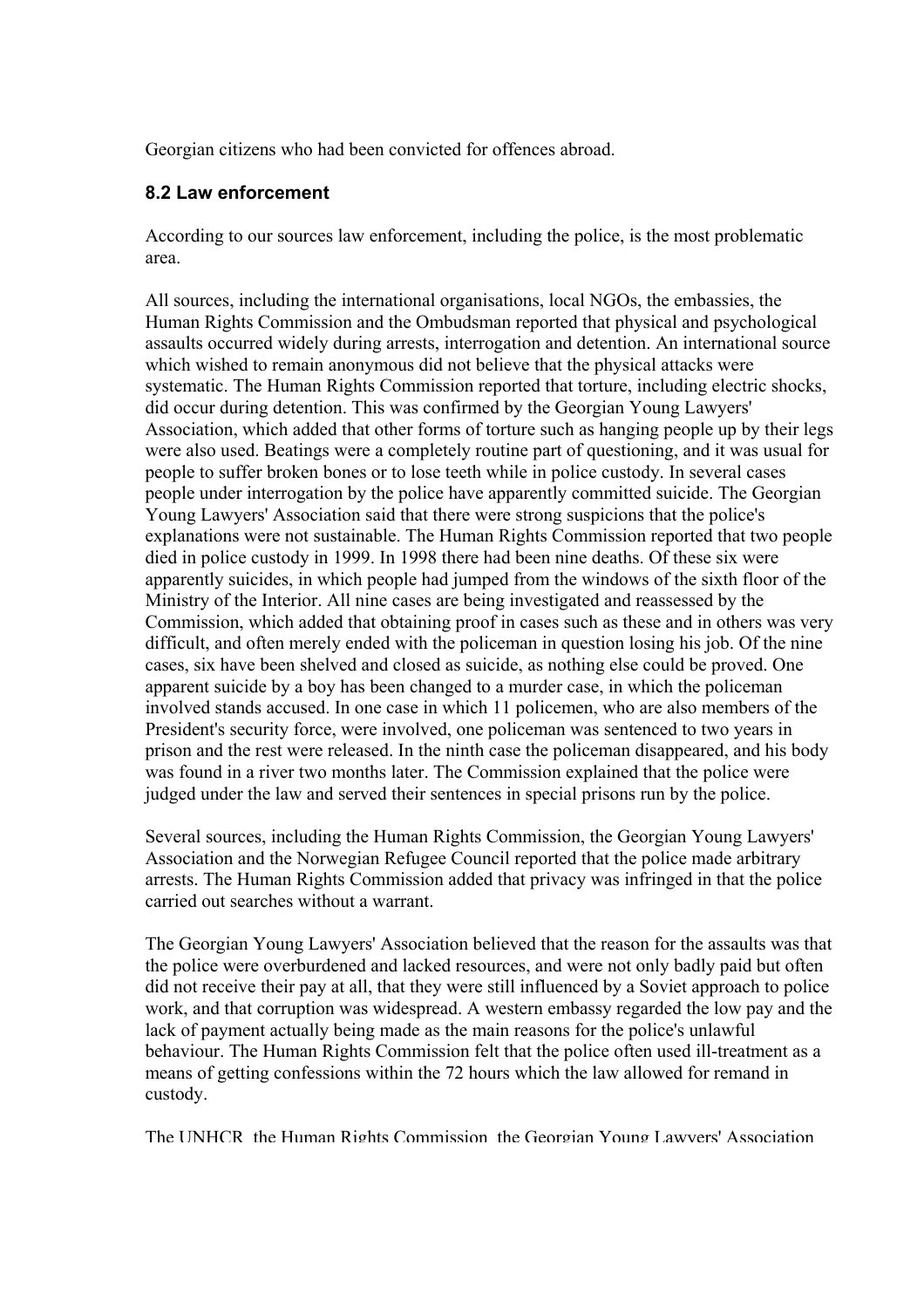the western embassies and the Ombudsman believed that the assaults were arbitrary and non-discriminatory. They were not directed against particular ethnic, religious or sexual minorities, against particular social groups, against people with particular political affiliations or anything else.

The Georgian Young Lawyers' Association reported that it was possible to complain to the courts about attacks by the police. The problem was that to prove that physical mistreatment had taken place a medical certificate had to be produced. However, it was not possible to chose an independent lawyer oneself, as the doctor had to be authorised by the justice system. Since it could also be a long time before access to the doctor was allowed, the signs of mistreatment might have disappeared, and hence the evidence. Also, many people did not report attacks because of threats and the fear that it would negatively affect their case. It was also possible to buy freedom through bribery. Thus parents could buy freedom for their children for relatively modest amounts. The traditional attitude to revenge also applied. The Young Lawyers' Association described a case in which enough evidence had finally been collected against the police for a case to be won in court. However, the complainant did not want the case to be brought any longer, since friends had found out which policeman had mistreated him and had given him a thorough beating, so that the complainant had now had his revenge. The Young Lawyers' regretted that only a few cases reached the courts, but also had to note that only few were won. The Young Lawyers' Association itself had a hot-line system, which those who had been mistreated could use to seek help. The UNHCR confirmed that vendettas were very normal and meant that people did not go to court.

It is also possible to complain to the Ombudsman and the Human Rights Commission. The latter investigates cases where there is a well-founded suspicion of irregularities, but the Commission underlines that not all of those in detention are innocent.

The Human Rights Commission reported that the police leadership is very responsive to problems in the legal system. According to an international organisation which wished to be anonymous, following publication of the Human Rights Watch report in October 2000 on infringements of human rights in the Georgian legal system , the President recognised that there were major problems with the system. The Human Rights Commission reported that under the new Minister for Justice a department was being established to find solutions to the problems with the police, under the leadership of Paata Zakareishvili, who was also a member of the Human Rights Commission.

Regarding the Human Rights Watch report, the Ombudsman said that the organisation was known to be radical; she felt that claims that Shevardnadze was setting up a police state were unfounded. She also felt that, overall, strong police were necessary to avoid civil war. However, she also felt that the Minister for the Interior's statement that the police needed to have authority and prestige should not in any way be allowed to affect human rights. A western embassy reported that crime was rising and said that there was a need to increase citizens' sense of security by strengthening the police.

The Human Rights Commission added that mistreatment and torture never occurred in the prisons.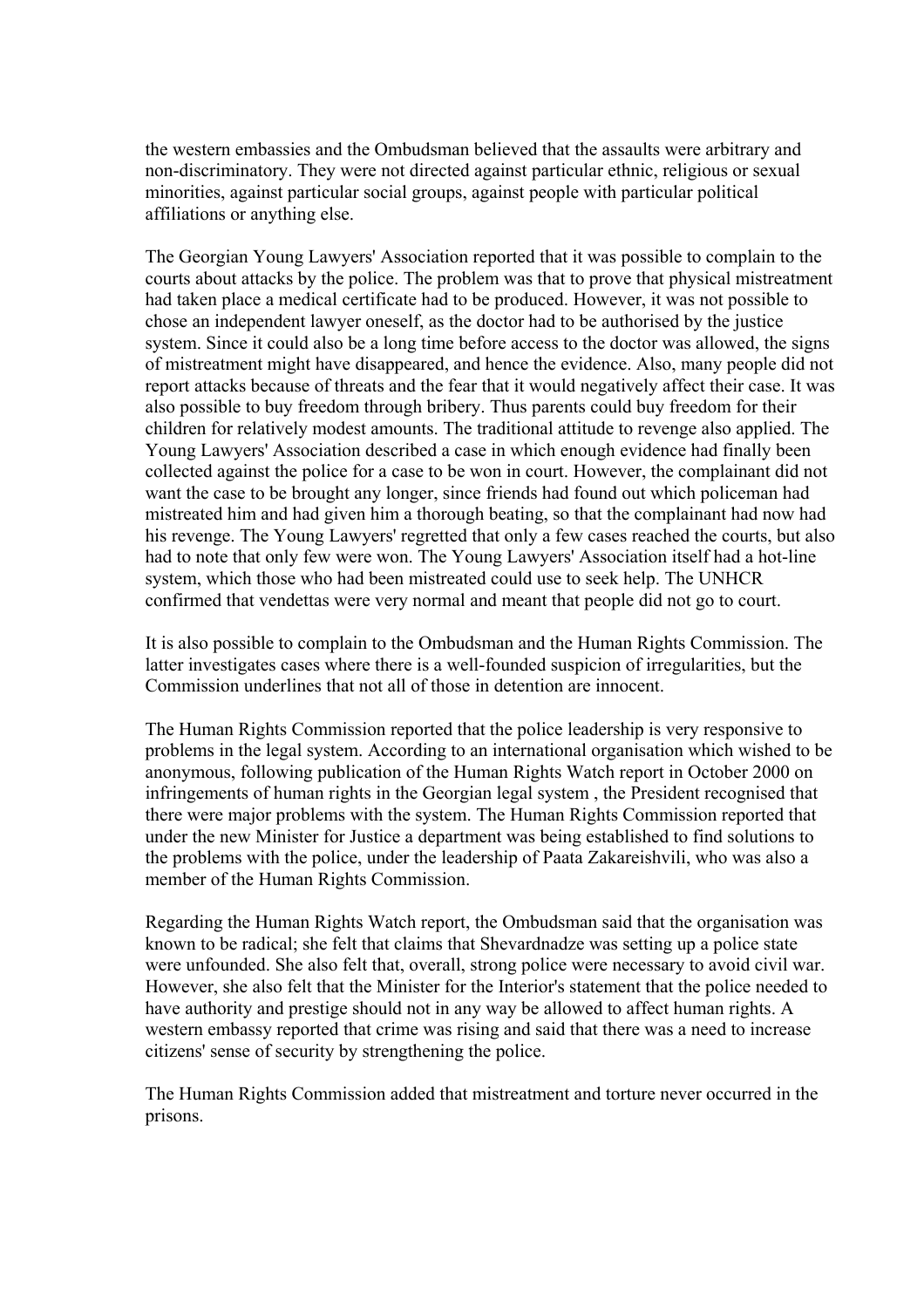Several sources, including the UNHCR, the Ombudsman, an international source which wished to be anonymous and the Georgian Young Lawyers' Association, reported that following the most recent amnesty in September 2000 there were no more political prisoners in the jails, but said that prisoners were only being held for civil crimes.

## **9. Issue of documents and registration requirement**

One western embassy and the IOM reported that there were no problems with the issue of documents. National passports were issued by the local passport offices which came under the Ministry of the Interior. An identity card had to be shown, and a fee of 49 lari paid. The time taken to process an application was three to four weeks. The identity card number was written in the national passport, and ethnic identity was stated on the identity card. As there was no central registration, multiple issue of passports was possible. The western embassy explained that all types of document may be bought or obtained through bribery, and the IOM said that false passports may be bought for example in Istanbul. The sources added that there were many false documents in circulation, including national passports and identity documents. For example it emerged that of all the documents presented to the western embassy, 99% were false. The IOM said that other embassies had had similar experiences.

The above sources said that there was a requirement to register residence. There were no problems connected with this registration, not even, according to IOM, in the capital Tbilisi.

## **10. Migration and conditions for entry and departure**

In September 2000 the IOM published a report on irregular migration stating that since the disintegration of the Soviet Union, 800 000 Georgian citizens had left the country (an extract from the report may be found in Annex 7). Most Georgians emigrated to the Russian Federation and to Turkey. Some went to western Europe, particularly Germany, Belgium, the Netherlands and Switzerland. However, the number may be larger, since according to the IOM Russian sources believe that 1,5 million people left and that only 600 000 Georgians are settled in Russia. Conversely, there is some illegal immigration of Turks working in the autonomous region of Ajara on the border with Turkey, and Assyrians working illegally in Tbilisi.

Russia's intention to introduce a visa requirement for Georgian citizens will in future make it more difficult for Georgians to enter and settle in Russia. Although Georgian legislation does not allow double nationality, there are examples because of a lack of controls of Georgians having both Russian and Georgian citizenship and thereby both Russian and Georgian national passports.

The IOM reports that, as in all the other former Soviet countries, more attention is paid to citizens leaving than to those arriving. Citizens are checked on departure against a surveillance list which is drawn up by the security agencies and updated daily. The IOM has no influence on or knowledge of who or what is registered on the list, but believes that it does not include deserters or draft evaders.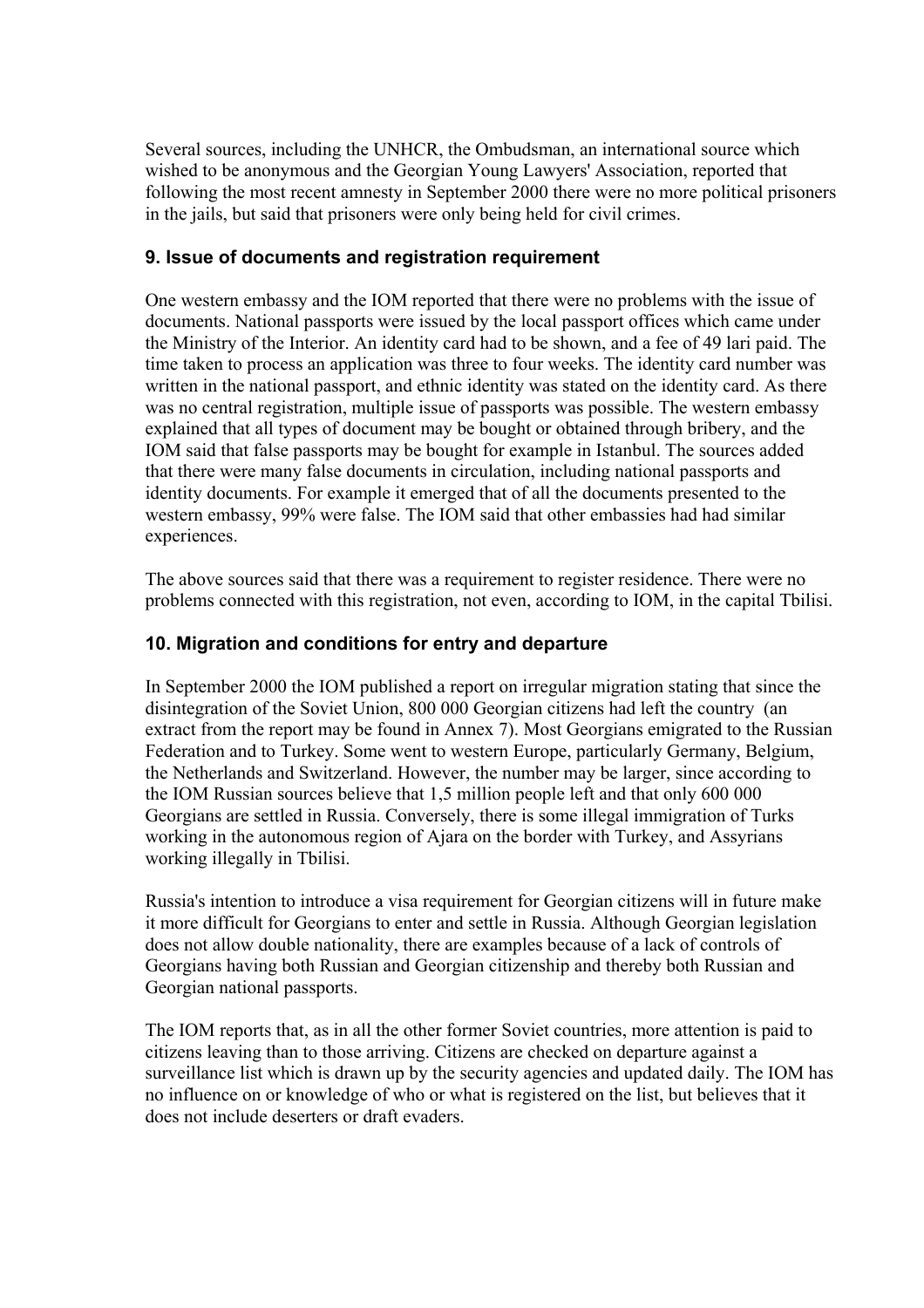Both IOM and the western embassy stated that there were no problems in entering or leaving Georgia. Citizens who leave the country by air are recorded. Those who leave overland may depart unofficially, i.e. without their departure being recorded. Since the Soviet Union disintegrated the border has still not been drawn between Georgia and Azerbaijan, and the area is regarded as a sort of no-man's-land. Local inhabitants do not need to produce national passports or identity cards (which they generally do not have in any case) when they cross the border, whereas non-locals do have to show their documents. In the so-called free trade zone in the border area between southern, Armenian-dominated Georgia and Armenia there are two border crossing-points, in the towns of Guguti and Sadakhlo. The IOM believed that no checks were made at these border posts as Armenians just had to register in a book.

According to the IOM and the western embassy there is no problem for refused asylum applicants entering the country, including those who are accompanied. The UNHCR, OSCE, IOM and a western embassy all said that refused Georgian asylum applicants were not returned or forcibly deported to Abkhazia.

## **11. Abkhazia**

# **11.1 General**

As a result of its conflict with Georgia, Abkhazia is an isolated country. The economic blockade implemented by Russia in May 1995 still exists, and so the country may not import goods, including energy and materials for reconstruction, or export its agricultural produce. The blockade covers communications, including telecommunications and post, and transport (see under conditions for entry and departure). Post leaves the country via the International Committee of the Red Cross (ICRC), whose office in Sukhumi functions as a post office channelling about 17 000 letters out a year.

The area uses the Russian rouble and not the Georgian lari as currency, and it is on Moscow time, which is one hour behind the time in Georgia. In the towns Russian is generally spoken, whereas Abkhazian is spoken only in the more outlying villages. There are two Abkhazian dialects, a northern and a southern. The southern is influenced by Mingrelian. According to Civil Society and Human Rights the schools generally teach in Russian, but in the primary schools teaching is given in Abkhazian from the fourth to seventh class. The organisation explained that there was a great problem in preserving Abkhazian as a language as it had not been able to develop and therefore lacked terms to describe modern conditions, knowledge and politics. The representative of the organisation was also the director of the Institute for Ethnopolitical Research, which had begun comprehensive research into the language.

The UN Human Rights Office in Abkhazia described the political system as authoritarian. The opposition was also weak, and as it had stated that it was not striving for political power it had no problems. A new party called *Revival Movement,* which was not yet legalised, had become popular amongst the intelligentsia. The press was underdeveloped, and only one newspaper supported by the international community could be said to be independent. The Centre for Human Rights and Support for Democracy felt that there were many obstacles to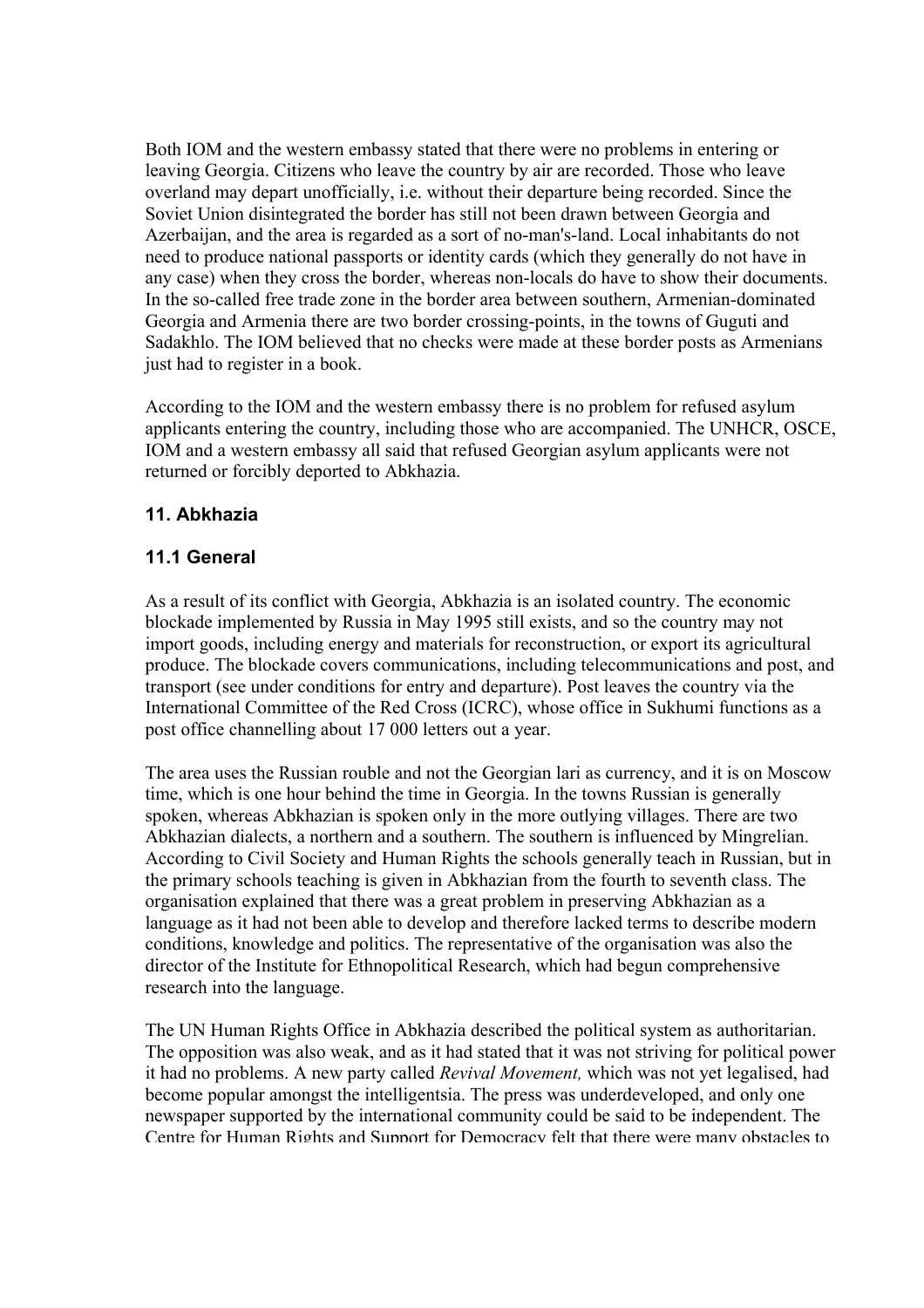the development of democracy in Abkhazia. One reason was that the conflict with Georgia was still not over and that the country was still not recognised as an independent state. However, civil society was developing. In recent years many NGOs had been established, which had gradually also developed good contacts with NGOs in other parts of the Caucasus. Recently, an NGO conference had been held in Tbilisi, in which NGOs from Abkhazia had participated.

The OSCE in Tbilisi explained that the work of NGOs was supported with donor funds from the international organisations, since NGO cooperation was regarded as a strategic tool in the peace negotiations. However, the Centre for Human Rights and Support for Democracy said that Abkhazian NGOs could not accept donor funds from international organisations as long as they regarded Abkhazia as being part of Georgia.

A British NGO which has projects in various Caucasian countries including Abkhazia explained, at a meeting of NGOs at the Centre for Humanitarian Programmes, that NGOs in Abkhazia cannot work independently. For example authorisation is required from the political system if Abkhazian NGOs wanted to take part in meetings in Tbilisi. Other NGOs are only NGOs in order to receive funds from donors.

## **11.2 General security situation**

In the area, including the Gali region, there is great deal of crime (including organised crime), which has serious consequences for the security situation. There is theft, robbery, armed attacks, kidnaps and murders, and there is a tradition of vendetta amongst Abkhazian clans and families. Political murders also occur. A political opponent of the President's was recently murdered, and according to UNOMIG (the UN Observer Mission in Georgia) in Tbilisi, the police are suspected of having carried out the murder. Organised crime chiefly involves income from the harvest and from tourism, and smuggling. UNOMIG in Tbilisi felt that the fight against crime was minimal as the police lacked a proper structure, and because the police, who did not wear uniform, were often involved in crime themselves. UNOMIG added that the police are not paid and instead derive their income in other irregular ways. They also felt that much of the crime could be stamped out if more welfare benefits were paid. The Norwegian Refugee Council reported that various police groups were operating, some of which had weapons permits, and it was difficult to distinguish which of the groups had weapons permits and police-style authority and which were self-appointed.

## **11.3 Repatriation of internally displaced persons**

The UNHCR believe that a total of 300 000 people fled as a result of the conflict. Many of these have settled in Georgia , where they are registered as internally displaced persons. They have full Georgian citizens' rights, may work and study, etc., and have Georgian documents. According to the OSCE internally displaced persons may not buy land but may buy housing. As they are regarded as belonging in Abkhazia, they are unable to participate in local elections in Georgia. The UNHCR mentioned that there was high unemployment amongst internally displaced persons, but that unemployment was high in the country generally.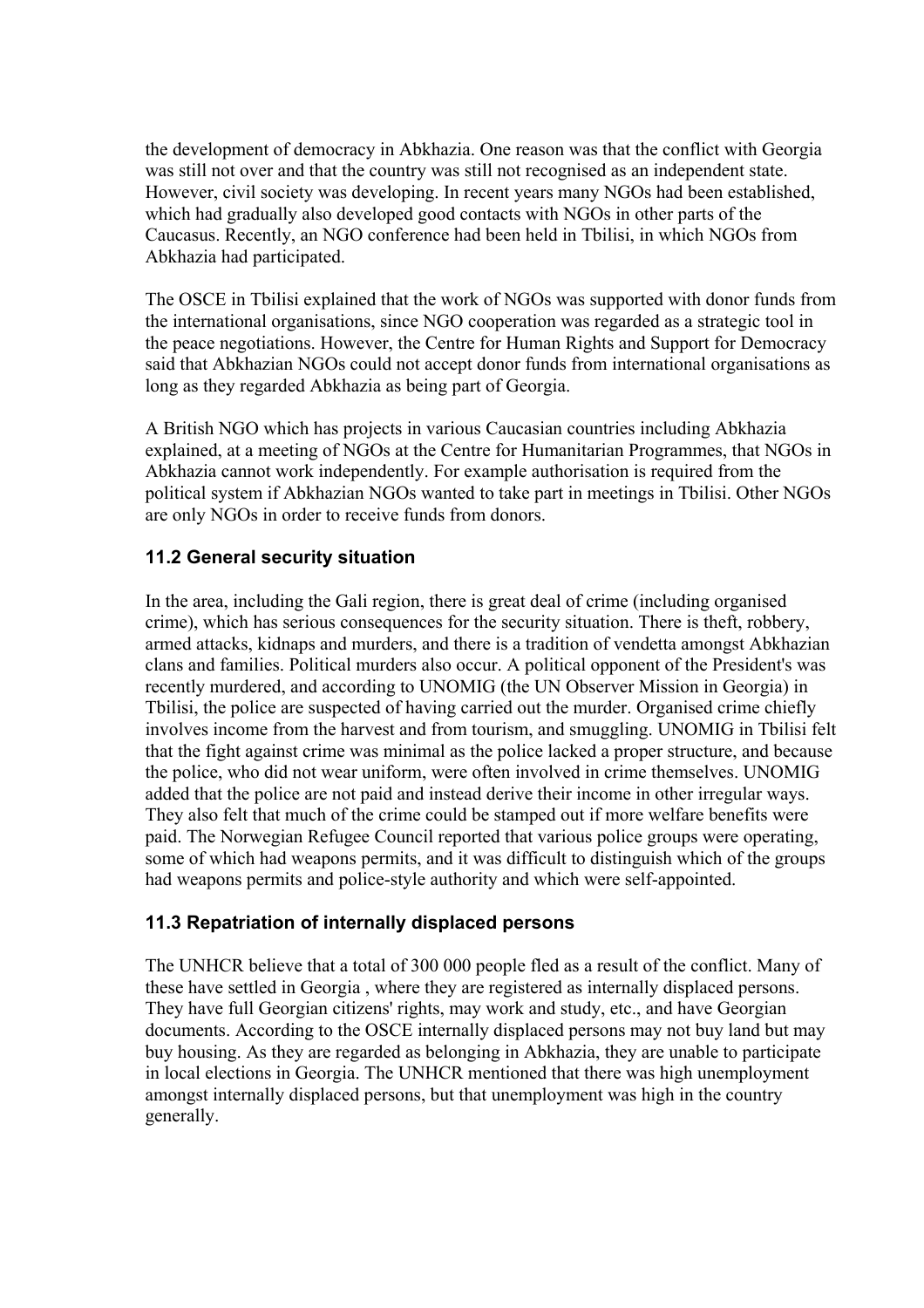As regards the repatriation of the internally displaced persons, according to the Foreign Minister Abkhazia has put forward a negotiating package as part of the peace negotiations which includes the question of repatriation. He says that the question of repatriation is a particularly difficult one in the negotiations, and that the parties have not been able to agree, which has meant that organised repatriation has not been able to take place. One international source which wished to remain anonymous on this matter explained that the problem was that if all the internally displaced Georgians are offered the opportunity to return, Georgians will once again be the ethnic majority, which is opposed by Abkhazia. However, the Foreign Minister estimated that about 60 000 Georgians had returned to the area spontaneously. The UNHCR, OSCE and Norwegian Refugee Council confirmed that a large number, around 40 to 50 000, had returned of their own accord. The Norwegian Refugee Council added that spontaneous return had taken place in recent years, and that there had also been many "commuters" e.g. in connection with the harvest; but it was a new phenomenon that families were also now returning with their children, which the Council regarded as a sign of a permanent return. The Council added that many schools had opened in the area.

The Foreign Minister felt that Georgia was making political use of the question of repatriation, that the internally displaced persons were being kept in a state of mobilisation, and that Georgians who returned were accused by the Georgian press of being renegades. The OSCE agreed that there was no doubt that the internally displaced persons were being used politically, but particularly by the Abkhazian government in exile. However, the OSCE also thought that, besides the return of 60 000 Georgians, a large number of the internally displaced had also emigrated in the intervening years to Russia and other CIS countries, that the number of internally displaced persons in Georgia itself had fallen substantially, and with it the basis on which the government in exile built its policies and justified its existence.

The Centre for Human Rights and Support for Democracy thought that the poor economic situation could prevent Georgians returning. Another obstacle was the danger of revenge on those Georgians who had taken part in the war. The organisation believed that if matters had to be settled this should take place legally through the courts. It added that Abkhazia had changed and was no longer the Abkhazia which the Georgians had lived in previously.

## **11.4 Social situation**

No unemployment statistics are available, but the Centre for Human Rights and Support for Democracy reported that unemployment was high, which meant that many young people were excluded from society and that crime was rising.

The ICRC estimated that over 50% of the population lived under the poverty line. The monthly pension was approximately 100 roubles which is about USD 4, and is often paid late or not at all. A doctor or teacher has an average salary of 150 roubles. Many manage by cultivating small plots of land. Many of the old and sick live in housing which has no windows or doors and has no electricity or gas for heating. The authorities only have a very small budget available for social work.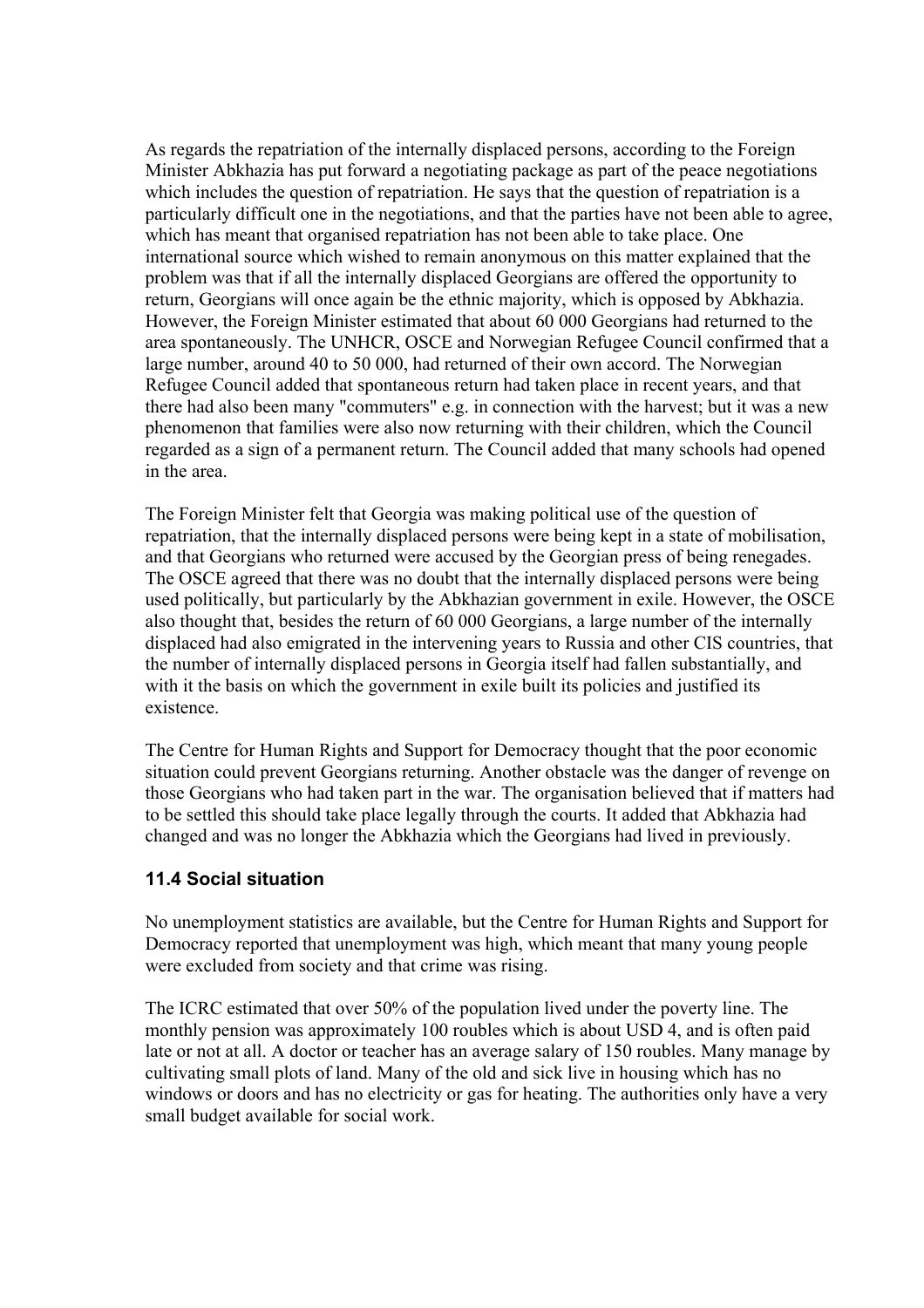The humanitarian aid work carried out by the ICRC is comprehensive. It has organised a visiting programme, in which 300 volunteers visit and help old people living alone. The organisation runs soup kitchens and takes food to the disabled and bed-ridden. Non-food items such as children's shoes are taken to families in need. The ICRC also runs five hospitals, three of which are on the front line, supports a blood bank, and with Médecins sans Frontières is opening a clinic. The ICRC has also set up orthopaedic clinics to treat mine victims. It has also supported the opening of two rehabilitation clinics for drug addicts and alcoholics, of which it says there are many in Abkhazia. There is a great lack of doctors, since most of them were Georgians and left the area during the conflict. The ICRC has set up an agricultural programme with the aim of increasing agricultural production (mainly citrus fruits and hazelnuts) and hence incomes. Twelve thousand families in 47 villages are involved in the programme. According to the ICRC Abkhazia is a "lonely country", as besides the ICRC there are only three other aid organisations in the area, one of which is Médecins sans Frontières. The ICRC feels that it is a hostage in the situation, since there would be no other organisations to take on its humanitarian work if it were to withdraw.

The Abkhazian Foreign Minister S. M. Šamba explained that as a result of the conflict Abkhazia was completely destroyed, including economically. However, he felt that the country's economy was recovering, and said that the state budget increased by 60% every year. He also pointed out that although income levels were still lower than in Georgia, taxes were also lower.

## **11.5 Ethnic situation**

No census has taken place since the conflict, so no recent figures or statistics are available to describe the current demography of Abkhazia. It is not even clear how many ethnic Abkhazians are living in Abkhazia following the conflict. One international source which asked to remain anonymous on this subject estimated that the number of inhabitants was now between 200 000 and 250 000, of which between 60 000 and 90 000 were Abkhazians and were therefore still a minority in the country.

Amongst the ethnic groups in Abkhazia are Greeks, who according to the ICRC live in purely Greek villages and do not mix with others, and Georgian Svans who live in villages in the Kodori Gorge. The ICRC reported that the latter had no problems insofar as they remained passive and did not get involved in Abkhazian politics. The Centre for Human Rights and Support for Democracy added that many Russians and Armenians fled during the conflict and that those who remained were elderly. The ICRC explained that the Armenians in particular had major social problems since they were not only elderly but also without their families. Besides the Georgians living in the Gali region, there was an unknown number of Georgians in the rest of Abkhazia, many in mixed marriages. The ICRC added that Abkhazian- Georgian couples had to be careful but said that generally Georgians did not have problems. The Centre for Human Rights and Democracy believed that the war had been traumatic for everyone, and that they had all been victims, so that those Georgians who had always lived in Abkhazia, both before, during and after the conflict, had no problems. The organisation also felt that the conflict had been politically rather than ethnically motivated. An international source which wished to be anonymous on this question felt that security for those Georgians who had always lived in Abkhazia depended on their social position i e whether or not they had resources The organisation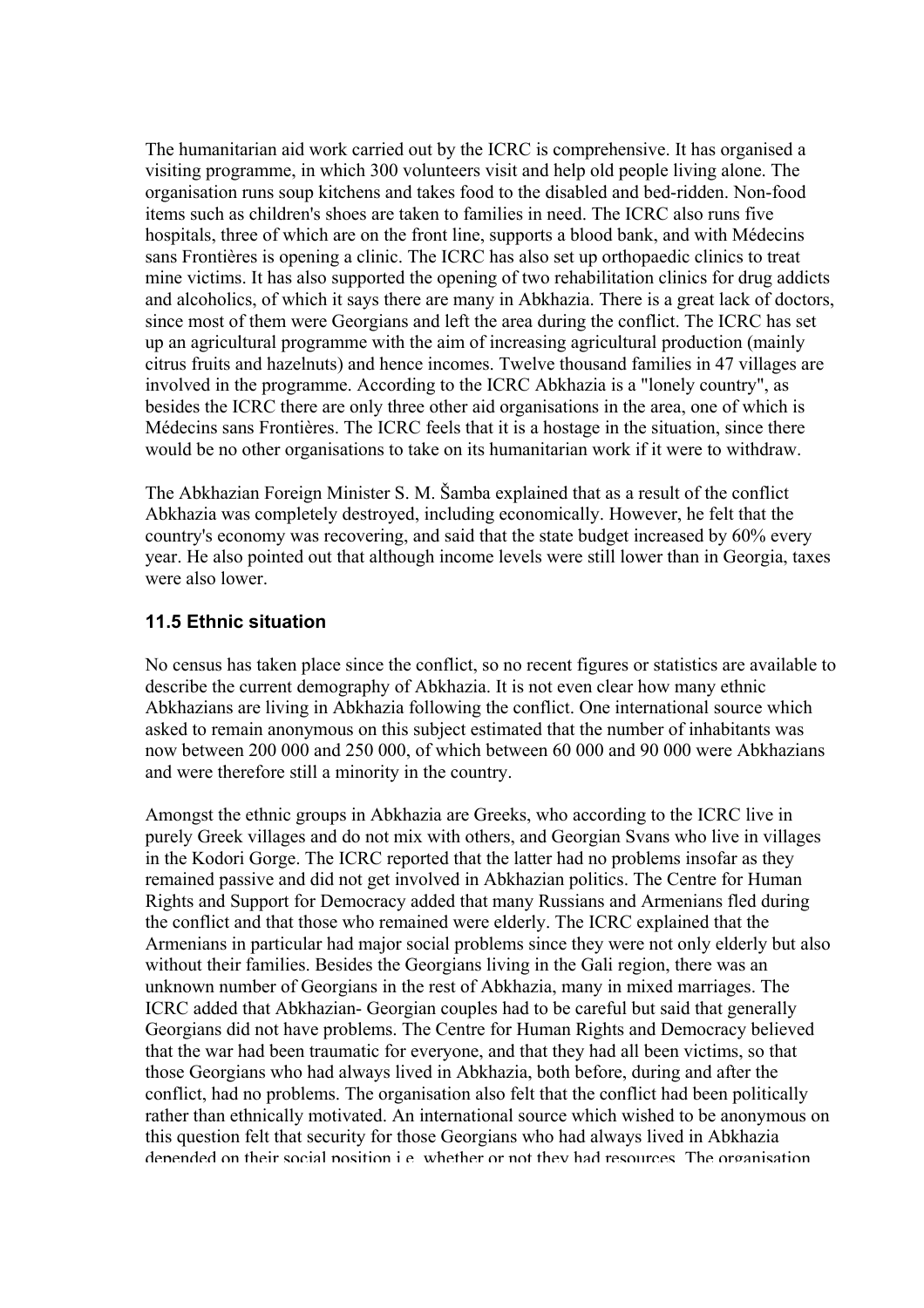added that conflicts between Abkhazians and Georgians were often property related, and that it was possible to complain to the authorities in such cases. The organisation felt that the other minorities could be the targets of crime.

The Centre for Human Rights and Support for Democracy is involved with the situation of the minorities in Abkhazia at several levels. For example, the organisation has initiated a socalled round table forum, in which minority problems in general, and specifically in Abkhazia, are discussed. The organisation felt that although the country was multiethnic there was not sufficient ethnic representation in the current political structure, and that only a few representatives of the ethnic minorities were employed in public administration. The organisation explained that salaries are very unattractive and that for everyone in Abkhazia it was a question of survival which did not leave them energy to spare to commit themselves, e.g. politically. As regards Georgians in the Gali region the organisation explained that Georgians do not get involved in political work or seek employment in the official sphere as they are afraid of being shot by other Georgians. The organisation did not believe that the minorities felt badly treated on those grounds as they had plenty of opportunity to preserve their national cultures.

An international source which wished to be anonymous on this question reported that both Armenians and Russians had positions in the Government and in public administration. The Abkhazian Foreign Minister said that two Georgians had been elected to Parliament.

## **11.6 Legal situation**

The Centre for Human Rights and Support for Democracy explained that Abkhazia has its own legal system with independent courts, as provided for in the Abkhazian Constitution. The judges, who were previously appointed for life, are now elected by the Parliament after being proposed by the President. Judges are trained in Abkhazia and in Russia. The organisation believed that there could be problems with the older judges but that nowadays more young judges were employed than old ones.

The organisation said that it had arranged and run seminars on human rights in the legal system.

The UN Human Rights Office in Abkhazia said that the justice system consisted of three tiers, with the third also being the constitutional court. It believed that there were many problems in the justice system relating to training, the budget and corruption.

The same problems also existed within the police. It was possible to make complaints to the police, but often they did not act. Citizens lacked confidence in them.

Officially there are no political prisoners in Abkhazia. However, according to the ICRC, there are 15 political prisoners in jail in Abkhazia. Some of them have been condemned to death, and some of them are Georgians. However, the death penalty is no longer carried out. The ICRC has access to the prisons, where - together with the Abkhazian authorities, with which it has a good working relationship - it tries to improve conditions.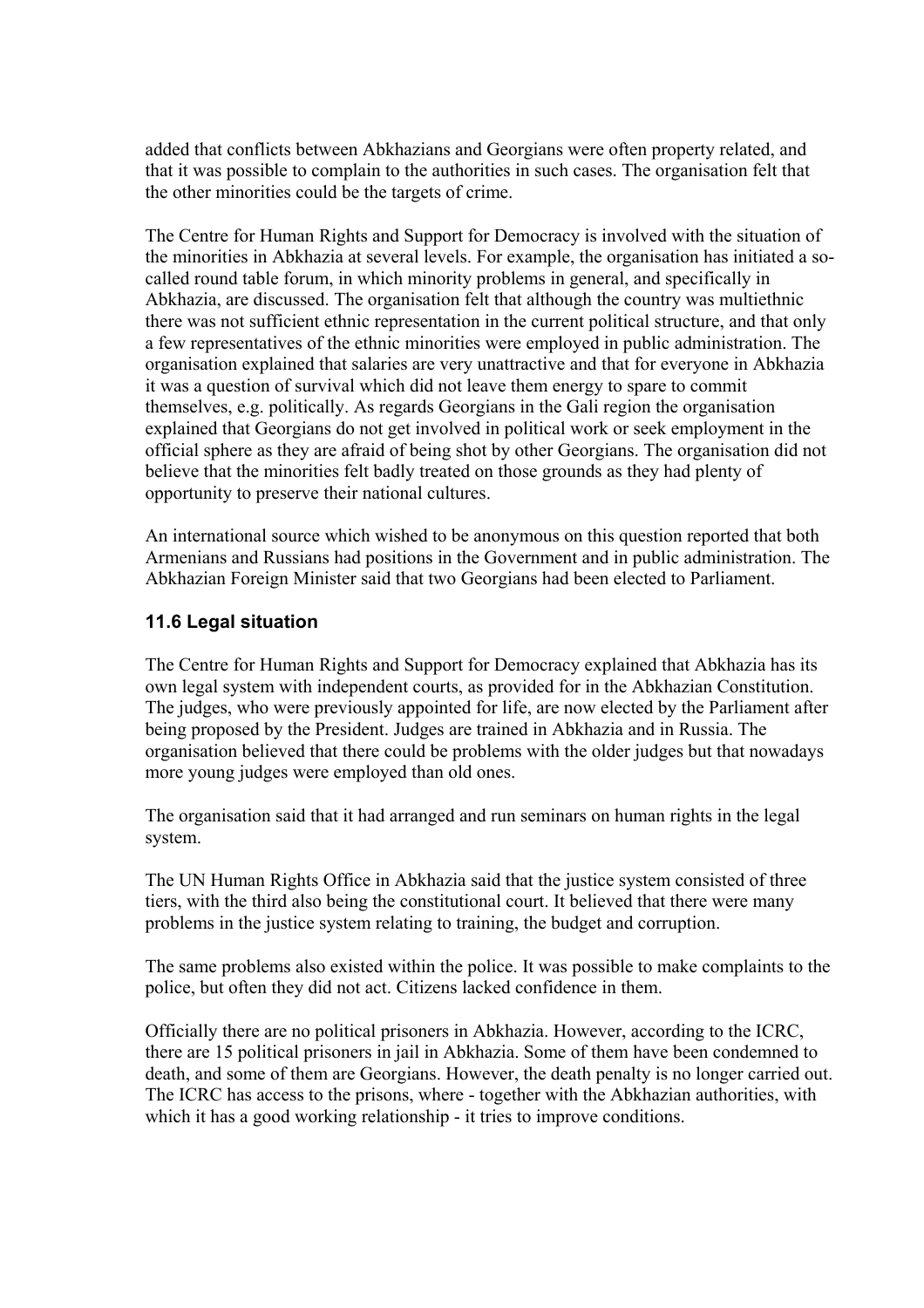## **11.7 Military situation**

The UN Human Rights Office in Abkhazia reported that Abkhazia has its own army, but did not know how large it was. There is general conscription with call-ups twice a year. Georgian Mingrelians may also be called up, but the authorities are often cautious because problems of loyalty may occur. The law allows for punishment for desertion and draft evasion. Arrests sometimes occur in this context but often matters are arranged by negotiation so that the detainee is released against a payment. The UN Human Rights Office in Abkhazia knew of only very few cases of deserters being imprisoned. The army was generally respected, but not on the other hand admired. The NGO Mothers of Abkhazia, which is involved with victims of the conflict, said that it has asked the Abkhazian authorities to give conscripts better training, particularly those who are sent to the Gali region.

# **11.8 Documents, and conditions for entry and departure**

The IOM and the Abkhazian Ministry of Foreign Affairs confirmed that national passports were not issued in Abkhazia. As the old Soviet passports are now no longer valid, the Abkhazians have the option of obtaining a Georgian national passport which they have to apply for in Georgia or a Russian passport which would require them to become Russian citizens. IOM stated that for political reasons very few Abkhazians had applied for Georgian passports, but some had obtained Russian citizenship and hence Russian national passports. According to the UN Human Rights Office in Abkhazia, Abkhazian identity cards are issued by the local authorities.

There are no 'plane or train connections within Abkhazia or to the outside world. It is only possible to enter or leave the country by road transport, either via Georgia through the Gali region where there are several crossing-points, or via Russia across the Abkhazian-Russian border in the west,

over the river Psou (the area borders the Krasnodarsk region) . Travelling by either route entails security problems.

The IOM reported that for political reasons there are no Georgian checks at the border between Georgia and Abkhazia, although there are police posts. On the Abkhazian side of the Inguri river, which forms the natural border between Abkhazia and Georgia, the Abkhazian police carry out checks. Abkhazians who want to travel to Georgia have to get permission from the Abkhazian authorities.

Russia undertakes regular border checks on those entering and leaving Abkhazia. The UN Human Rights Office in Abkhazia said that the Russian checks had been reinforced after the conflict with Chechnya.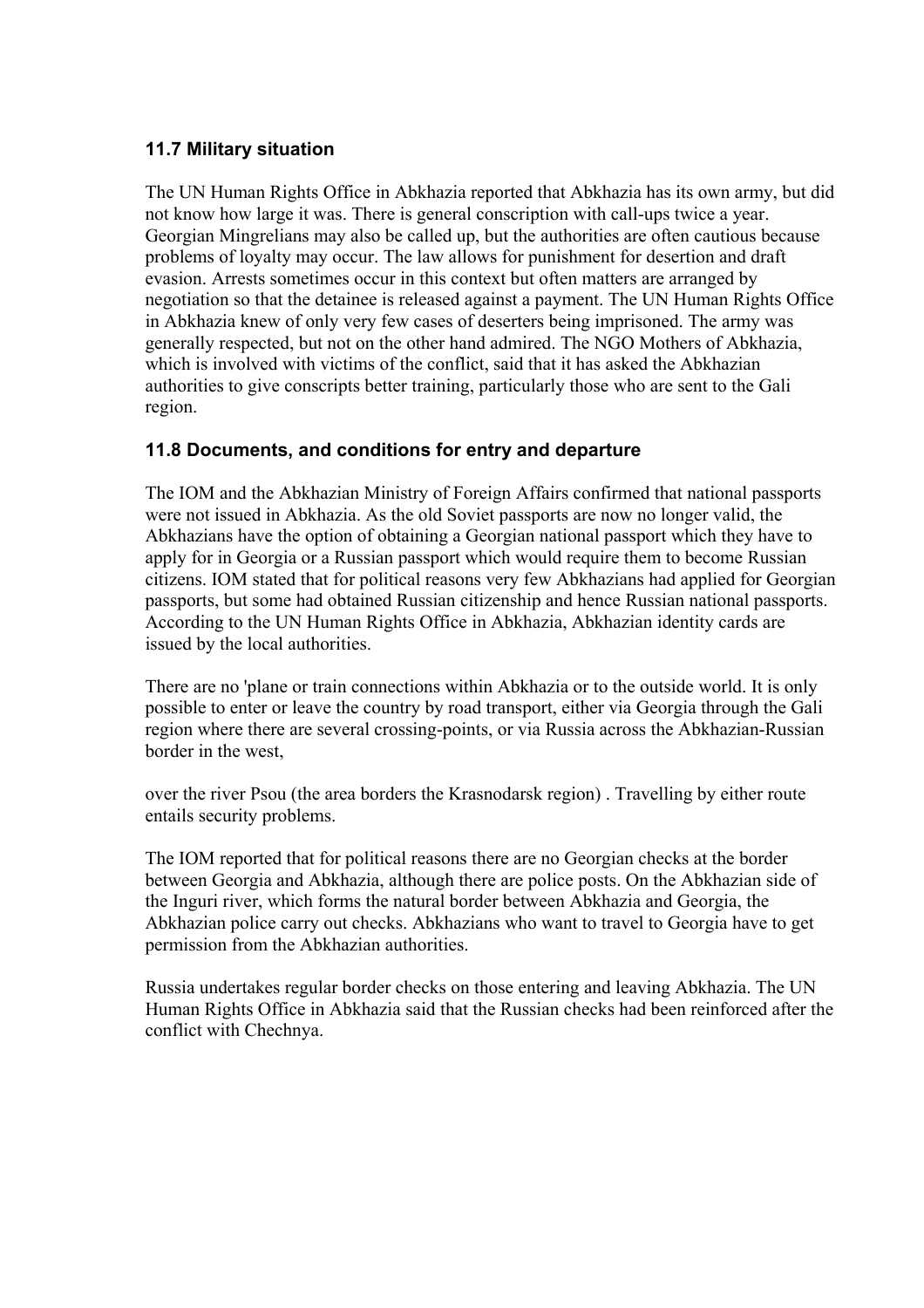# **12. South Ossetia**

## **12.1 General**

In South Ossetia, which in 1989 had 90 000 inhabitants, there are both purely Georgian villages and mixed villages with Ossetians and Georgians. The mixed villages are sharply divided. The region has introduced Moscow time, so that South Ossetia is an hour behind Georgia. However, the purely Georgian villages have remained on Georgian time. The currency is the rouble, but the Georgian lari is current in the Georgian villages. The official languages are Ossetian and Russian, but Georgian is spoken in the Georgian villages.

Mixed Ossetian/Georgian marriages exist, and are still taking place. The Norwegian Refugee Council in Tskhinvali thought that there were no problems for such couples. The organisation employs a South Ossetian man who has married a Georgian woman since the conflict.

According to the Council, the standard of living in Tskhinvali is generally very low. The population survives on small-scale trade, agriculture and smuggling. There is large-scale black marketeering on the border between Georgia and South Ossetia, where smuggled goods including petrol and oil are traded. There is some small-scale production and a mineral water factory. Some support themselves with seasonal work outside the area, e.g. in Russia. There is no state social welfare system. The social security net is the family. The elderly and the aged without families are therefore in a very bad position. No tax is collected, and so the region has a very limited budget. The South Ossetian Foreign Minister Murat Kuz'mič Džioev confirmed that the economic situation was problematic.

The Norwegian Refugee Council reported that there was one hospital in Tskhinvali, which functioned despite a lack of equipment and daily power failures. The staff work voluntarily for patriotic reasons, as the region cannot pay salaries. There are schools in Tskhinvali and in the villages, as well as a university. Education staff also work voluntarily.

## **12.2 General security situation**

There has not been armed conflict or clashes in South Ossetia since July 1992, and according to the Foreign Minister no soldiers have been killed since then. The Foreign Minister saw the presence of the Russian section of the peacekeeping force, which also consist of Georgians and Ossetians, as a guarantee of peace. The Foreign Minister felt that the South Ossetian section of the peacekeeping forces had a normal relationship with the Georgian section. He described the relationship between South Ossetia and Georgia as calm, and said that Georgia could freely use the South Ossetian road connection for journeys to Russia. He characterised the relationship between South Ossetia and the Georgians in South Ossetia as one of mutual confidence. Generally he thought that the situation in South Ossetia was better than in other Caucasian areas, also as regards crime.

The Norwegian Refugee Council in Tskhinvali reported that the sections of the peacekeeping forces do not patrol together. The Norwegian Refugee Council in Tbilisi added that the peacekeeping force has only a mandate to observe and report but does not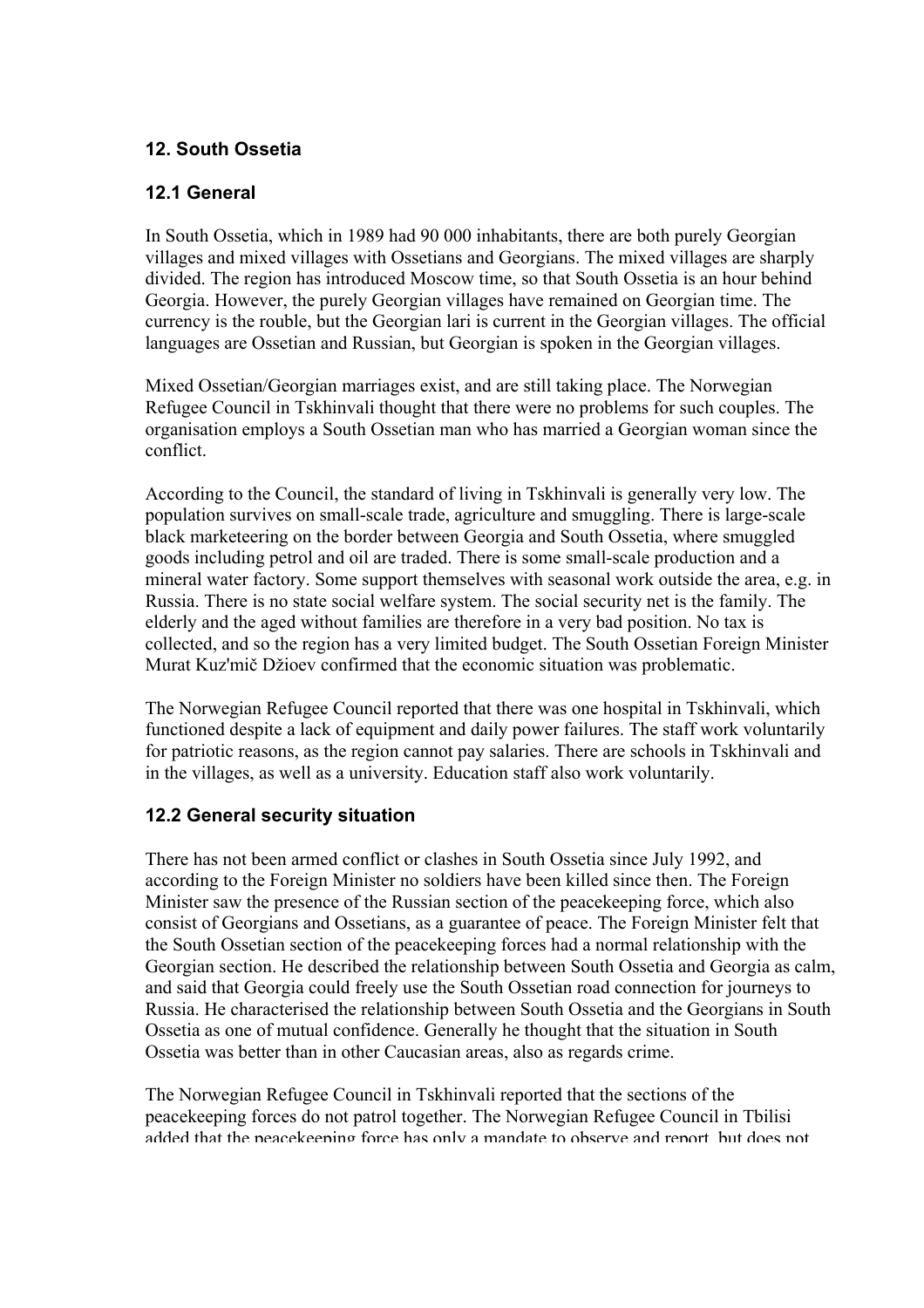have any authority. There are South Ossetian police but they are not respected by both sides. The police and the system in general are corrupt. The Norwegian Refugee Council in Tskhinvali said that the situation was tense, and that armed clashes could occur between South Ossetians and Georgians. Despite a disarmament programme, there are still many weapons in circulation, and everyone is believed to be armed. Because of the weapons there are many accidents. There is also a great deal of crime in the area. An individual's safety is often just a matter of unfortunately being in the wrong place at the wrong time.

The delegation was able to visit a Georgian family in a Georgian village, whose head was commander of the Georgian section of the peacekeeping force. He believed that the South Ossetian forces consisted of several groups which were not united in a single South Ossetian force. He also thought that the groups operated independently, are paramilitary and criminal, and also fight one another. He confirmed that everyone is armed, and that arms may be bought everywhere. There are often shootings but rarely murders.

The commander said that there was great tension between South Ossetians and Georgians. They could meet for a meal together, but as the wine flowed, they might begin to argue and the meal could end in quarrels and fights. The Georgians seldom went into the regional capital Tskhinvali, which was largely inhabited by South Ossetians, and the commander described one case in which a Georgian who had been into town was taken to a police station and beaten to death by the police.

## **12.3 Repatriation of internally displaced persons and refugees**

The UNHCR estimates that 60 000 people, of whom 10 000 were Georgians and the remainder Ossetians, fled during the conflict in 1992. They fled south from South Ossetia into Georgia, from Georgia and South Ossetia to South Ossetia and North Ossetia, and within South Ossetia from the villages into the capital Tskhinvali. It is currently estimated that there are still 30 000 refugees and internally displaced persons. The UNHCR believes that about 10 000 Georgians fled to Georgia. Internally displaced Georgians from South Ossetia live in the same conditions as internally displaced Georgians from Abkhazia. In the last three years, about 6 000 people have been repatriated to Georgia, South Ossetia and internally within South Ossetia with the assistance of the UNHCR.

Despite the agreements which have been concluded, the Foreign Minister said that the repatriation was still slow. The Norwegian Refugee Council described the repatriation of refugees from North Ossetia as modest, as such refugees preferred to stay in North Ossetia, where the social and employment situation was better than in South Ossetia. Also, refugees in North Ossetia were able to obtain Russian citizenship. It does happen that South Ossetians being repatriated to South Ossetia have Russian citizenship. Only very few Georgians are repatriated to South Ossetia, as the Georgians do not want to return, as they do not feel confident in the security situation. There are also problems in repossessing homes and properties which were left when people fled and which are often now occupied by Ossetians. The Foreign Minister confirmed this and added that the rehousing of the families which occupied the abandoned houses is slowing down the entire repatriation process The UNHCR added that negotiations are under way between the parties about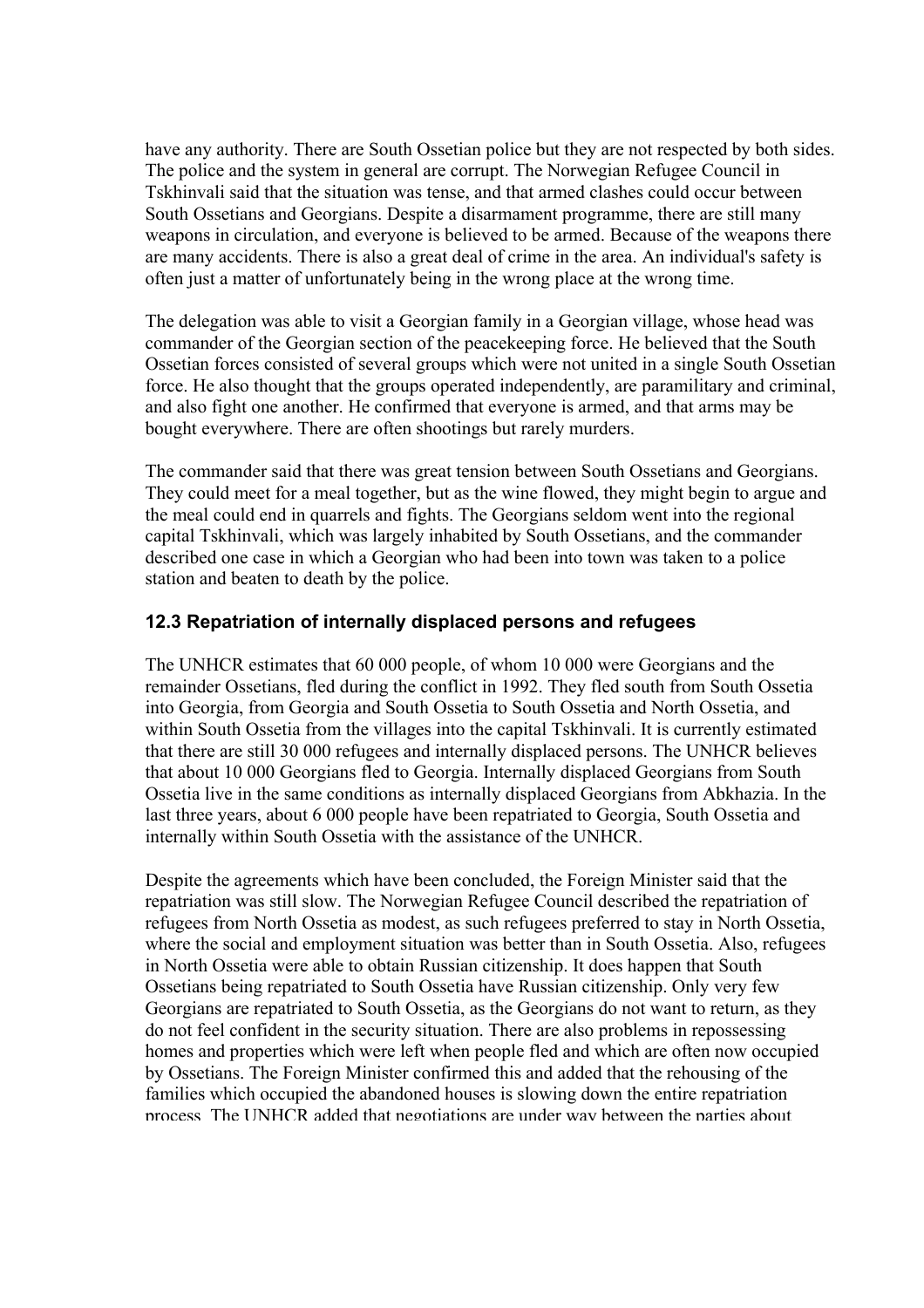regularising ownership of the abandoned properties.

The Foreign Minister said that 170 towns and villages had been destroyed during the conflict. The Norwegian Refugee Council and the UNHCR are working together on a shelter programme, which includes the repair and reconstruction of houses to rehouse the refugees, but also housing for vulnerable elderly people and families with children. To date, 113 houses have been constructed. The Norwegian Refugee Council is responsible for the technical work, and the UNHCR is responsible for the legal side. The Council's work with the authorities is therefore limited but otherwise good. There are several humanitarian organisations in the area such as Médecins sans Frontières and the International Committee of the Red Cross.

## **12.4 Legal situation**

The Foreign Minister explained that South Ossetia had its own legal system which consists of local courts and a supreme court. The region has not adopted any legislation of its own but has implemented Russian legislation.

# **12.5 Military situation**

The Foreign Minister stated that South Ossetia had its own army, which comes under the Minister for Defence. The army has 10 000 men. Annual military parades take place. There is general conscription, with a period of service of 18 months. South Ossetia also provides a peacekeeping battalion as part of the peacekeeping force.

## **12.6 Documents, and conditions for entry and departure**

The Foreign Minister explained that South Ossetia had adopted a citizenship law in 1995, under which double nationality was allowed. However, South Ossetian citizenship was not recognised outside South Ossetia, which is why South Ossetian passports would not be recognised. As the Georgians took their passport issuing facilities with them to Georgia in 1991, it has not been possible to issue Georgian passports since then. Instead old Soviet passports are used, but these are no longer valid abroad. However, according to the Foreign Minister, they are still valid for journeys into the Russian Federation.

The Minister told us that a few South Ossetians had Russian national passports, but in general Russia did not issue national passports to South Ossetians. However, for meetings abroad in connection with the peace negotiations, for example a meeting of a group of experts in Vienna, Russia had issued temporary travel documents to the South Ossetian participants. Those South Ossetians who do not have Russian citizenship and who do not want to accept Georgian citizenship have no documents, and are in fact unable to travel abroad. The Foreign Minister said that Russia's annulment of the Bishkek agreement's section on freedom from a visa requirement for the CIS countries, and its intention to introduce a visa requirement for Georgian citizens including South Ossetians, would be particularly problematic for South Ossetia. In the ongoing negotiations on a peace agreement, South Ossetia was negotiating with Russia on freedom from the visa requirement for areas and regions directly bordering the Russian Federation such as South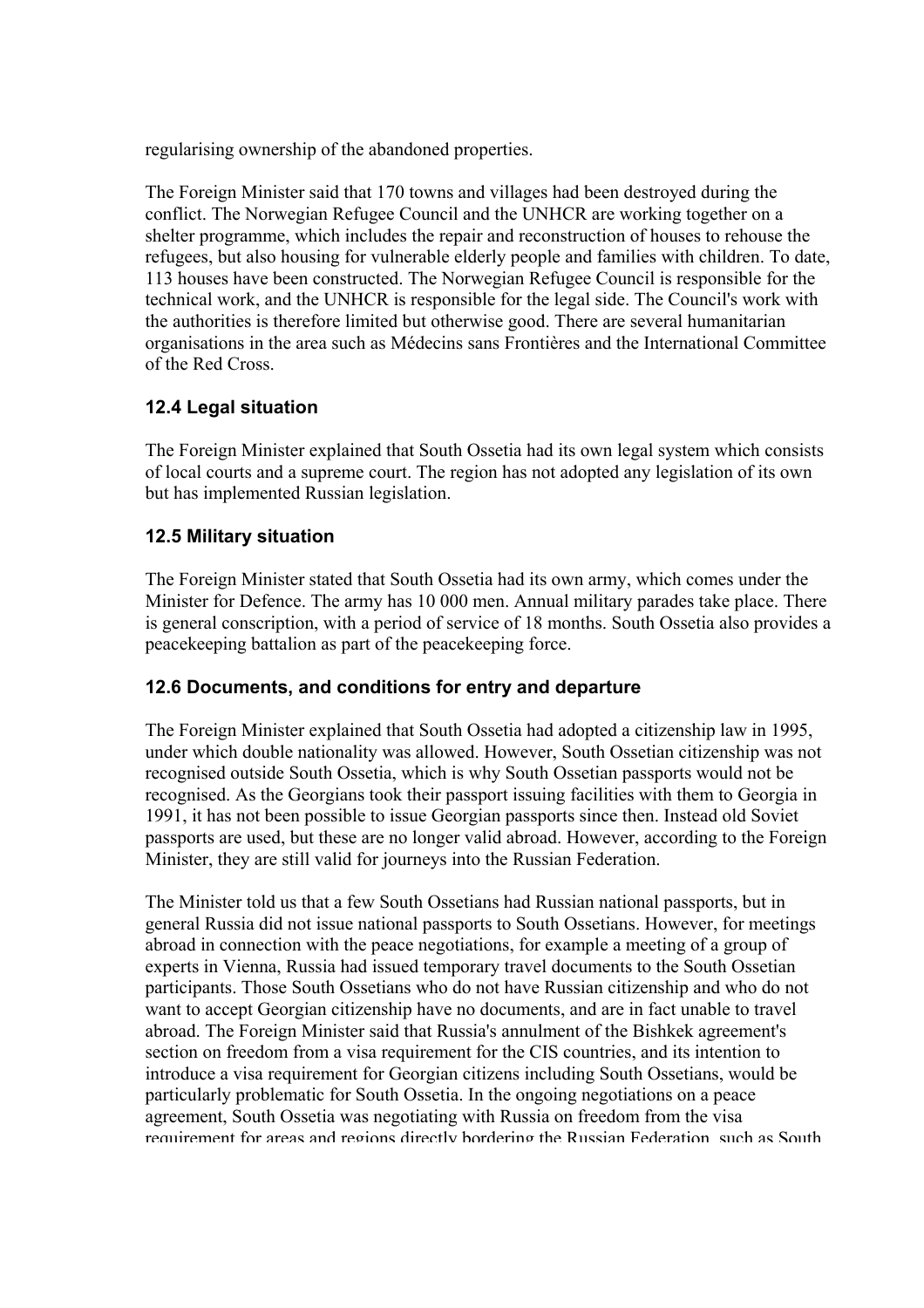Ossetia. The South Ossetian argument is that many South Ossetians have relatives in North Ossetia and that South Ossetians generally have Russian roots.

On identity documents, the Foreign Minister explained that the Russian "form No 9" was issued (which is incidentally no longer valid in Russia) to young people, as the old Soviet passports could no longer be issued.

According to the IOM, there are no Georgian checks at the border between Georgia and South Ossetia for political reasons, although there are police posts. On the other hand, the South Ossetians do carry out checks . The Norwegian Refugee Council said that there were checks on the border with Russia and that on entering Russia fees could be charged several times. Recently, in connection with the conflict in Chechnya, controls had been reinforced.

## **13. List of organisations and persons consulted**

## **Tbilisi**

Caucasian Institute for Peace, Democracy and Development (CIPDD): Emil Adelkhanov, Deputy Chairman of the Board.

> The CIPDD was founded in August 1992.The organisation is involved in research and publication, including on human rights, and in a number of other activities. The Institute's projects are directed by a Board, and as well as the permanent employees about 20 to 30 people are involved in projects on a contract basis. The CIPDD was founded with support from the Soros Foundation, and is now financially supported by the National Endowment for Democracy. The projects have various sponsors; for example one project was sponsored by the European Community INTAS programme. CIPDD works with various institutions such as the Friedrich Ebert Stiftung in Germany, the London School of Economics and Det Danske Center for Menneskerettigheder (the Danish Centre for Human Rights).

Committee of Defence and Security: Gia Baramitze, Chairman, and staff

Devdariana, Nana, Public Defender of Georgia (Ombudsman), and staff.

Ezidi Union of Georgia: Rostom Atashow, Chairman, and Prof. Dr. Kerim Amoev, Pro-Rector of the Tbilisi Institute of Asia & Africa.

> For a detailed description of the organisation see page 12 of the report. The organisation is supported financially partly by the State and partly by contributions from members.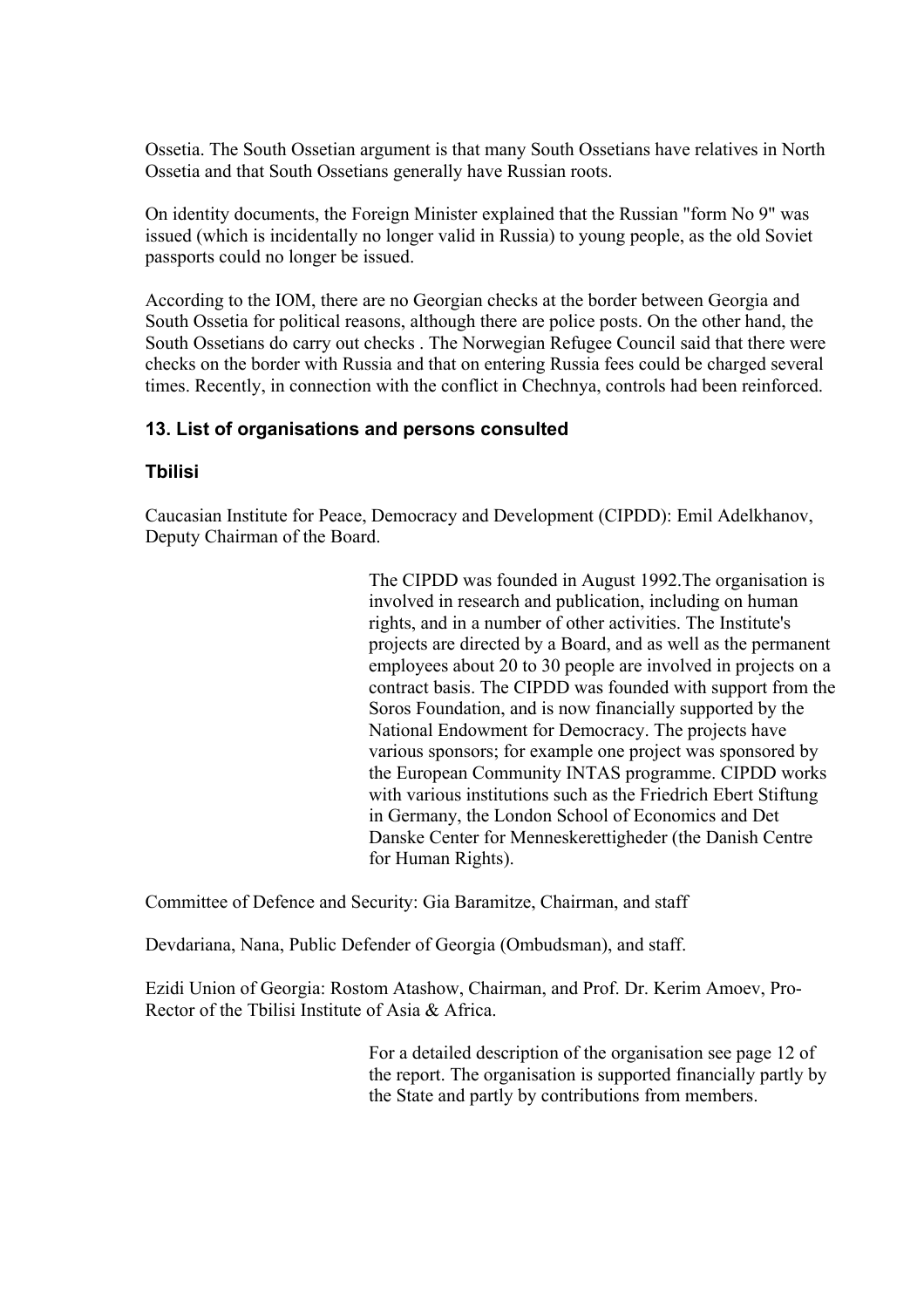Georgian Young Lawyers' Association (GYLA): Tinatin Khidasheli, President.

The organisation is an association of young reform-minded lawyers. It is involved in a whole range of activities, including advice on legislative work, monitoring respect for human rights generally and in relation to the judicial system (including the City Lawyers project, in cooperation with the police), running seminars on the legal situation, legal aid, etc. The organisation is largely self-financing and its leadership is chosen by its members.

International organisation.

International Organisation for Migration (IOM): Mery Sheehan, Regional Coordinator for the Caucasus and Chief of Mission, Georgia, Natia Kvitsiani, National Program Officer.

Norwegian Refugee Council: Hans Dieset, Resident Representative.

OSCE, Office for Human Rights: Maria Emilia Ariola, Klaus Rasmussen

Parliament Committee for Human Rights and Ethnic Minorities: Elena Tevdoradze, Chairwoman, and Paata Zakareishvili, Vice-Director of the Department for the Penalty System of the Ministry of Justice.

United Nations High Commissioner for Refugees (UNHCR): Valentina Tsoneva, Protection Officer.

United Nations Observer Mission in Georgia (UNOMIG): Vesselin Kosov, Political Affairs **Officer** 

Western Embassy.

Western Embassy.

#### **South-Ossetia, Tskhinvali**

Georgian family in a Georgian Village.

Foreign Ministry: Murat Kuz´mič Džioev, Foreign Minister, and staff.

Norwegian Refugee Council: Rune Borgar Bergh, Project Coordinator

#### **Abkhazia, Sukhumi**

Abkhazian Mothers for Peace and Social Justice: Kicba Guli Mikhailovna, Chairwoman.

The organisation which is small defends the rights of the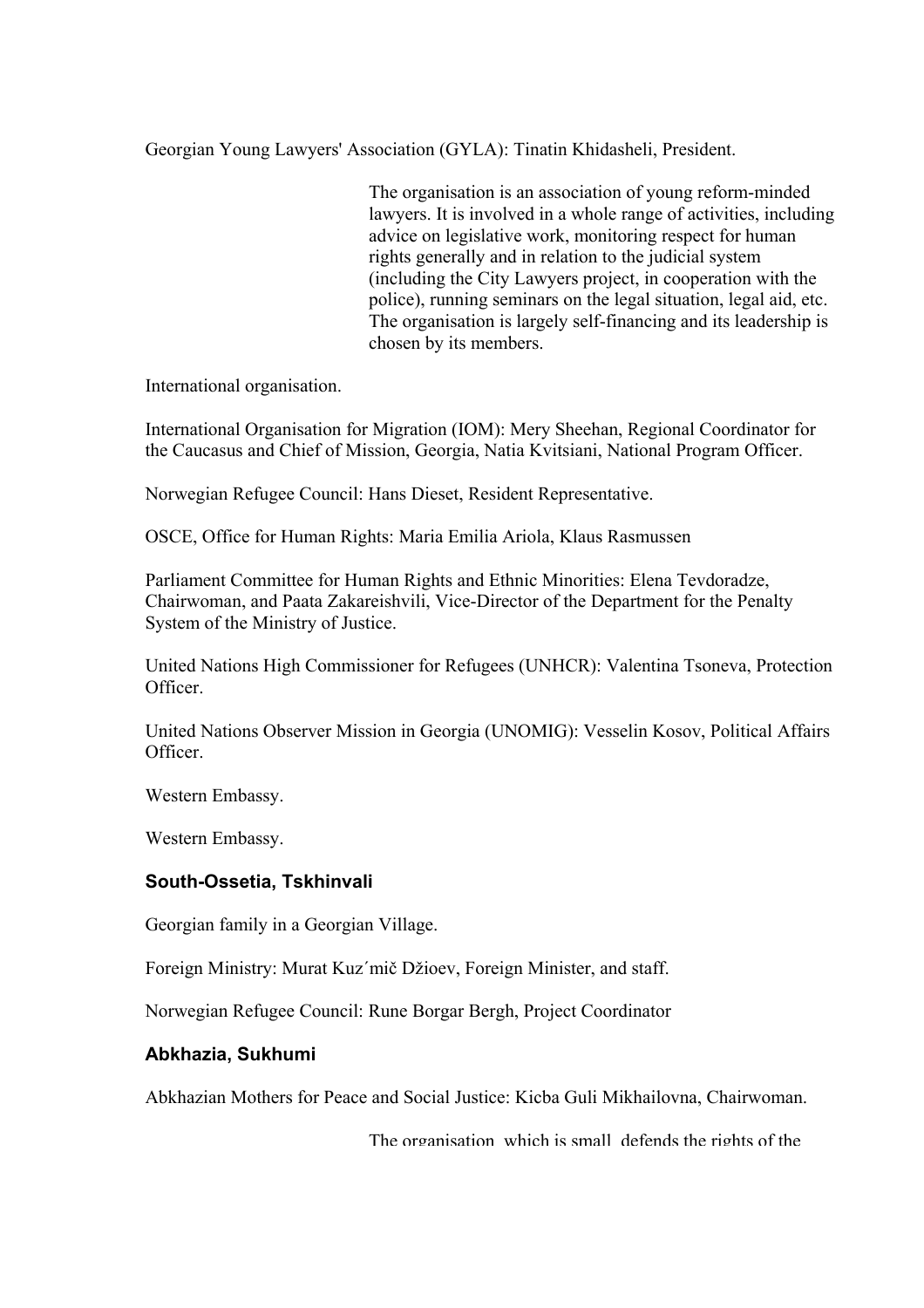victims of war and works for the repatriation of the Abkhazian diaspora.

Centre for Human Rights and Support for Democracy and Association of Women of Abkhazia: Natella Akaba, Chairwoman and former MP.

> The Centre was founded in 1997 when its leader left Parliament. Amongst other activities, the Centre supports research into minorities and ethnopsychology, and conflict resolution in relation to the Abkhazian-Georgian conflict. The Centre states that its works with and advises international organisations. Its Chairwoman is also active in Caucasian women's fora and participates in Caucasian and international women's conferences.

Foreign Ministry: S. M. Šamba, Foreign Minister.

International Committee of the Red Cross (ICRC): Danielle Savina, Head of Mission.

UN Human Rights Office Abkhazia, Georgia: Roman Sischuk, Head of Office.

Centre for Humanitarian Programmes: Consists of NGOs such as National Human Rights Committee of the Republic of Abkhazia, Rehabilitation Centre, Civil Society and Human Rights, Centre for Human Rights and Support for Democracy and others.

> The NGOs are supported by various international humanitarian organisations and by some national British and German human rights organisations, etc.

#### **14. Annexes**

Annex 1: Map of Georgia

Annex 2: Map of the Gali region

Annex 3: Leader from The Georgian Times, 18 October 2000

Annex 4: Extract from legal provisions on punishments for draft evasion and desertion

Annex 5: Law on the fulfilment of the conscription requirement through civilian service

Annex 6: Extract from Annual Report. Public Defender of Georgia. 1999. The extract contains sections 1 and 2.

Annex 7: Extract from the report entitled Irregular Migration and Trafficking in Migrants. The Case of Georgia. IOM International Organisation for Migration. Tbilisi September 2000